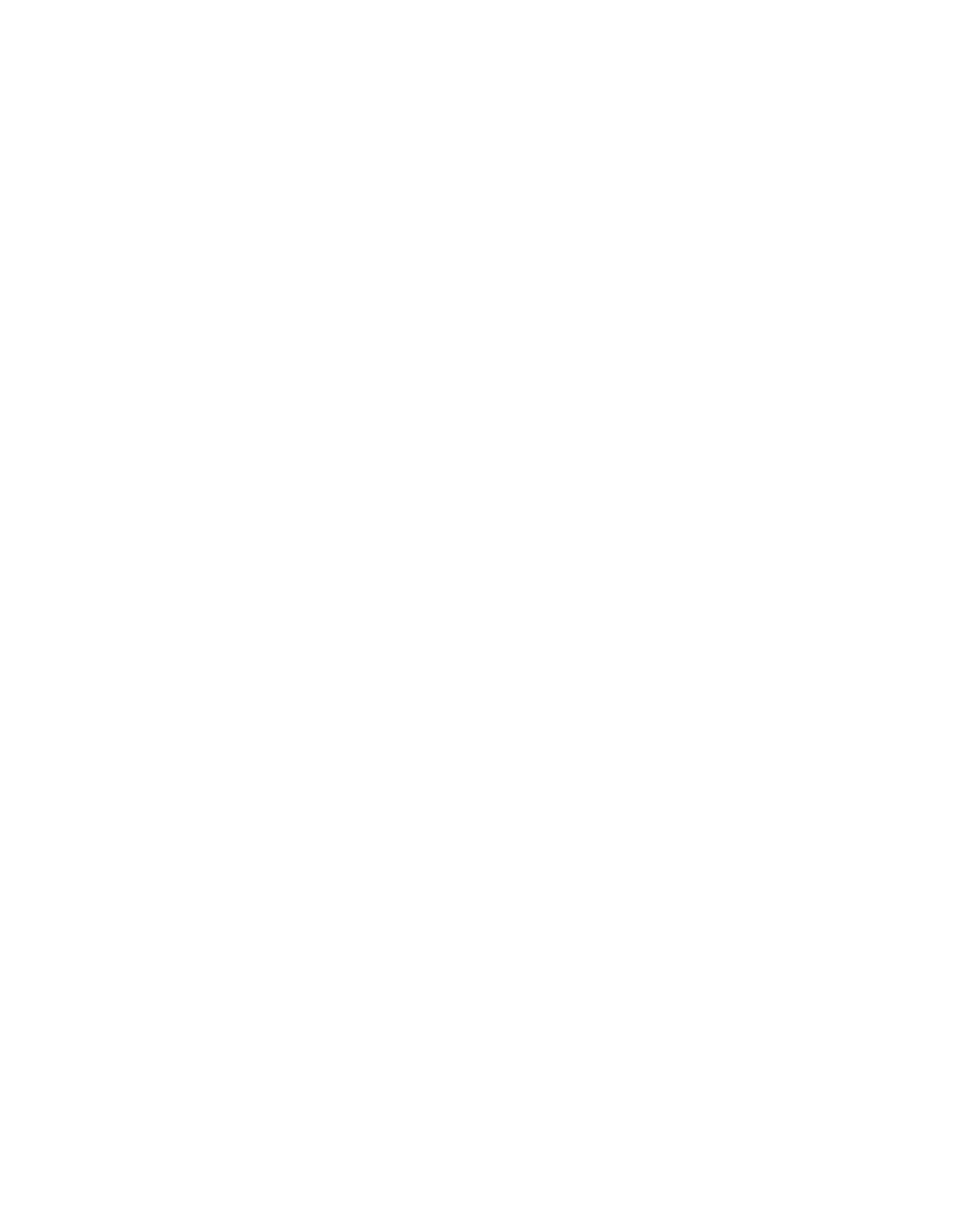# **Appendix 1: Survey results**

### **1:** Can I check, what is your role?

If you are the village owner and village manager please check both categories. Please tick all that apply:

|                                                                          | Commercial | Charitable<br>or Not for<br>profit | Small | Medium | Large | <b>Total</b> |
|--------------------------------------------------------------------------|------------|------------------------------------|-------|--------|-------|--------------|
| CEO                                                                      | 13.2%      | 37.8%                              | 22.7% | 31.3%  | 12.5% | 23.3%        |
| Operations Manager/<br>Chief Operations Officer/<br><b>GM Operations</b> | 17.0%      | 13.5%                              | 9.1%  | 25.0%  | 50.0% | 15.6%        |
| Village owner                                                            | 49.1%      | 0.0%                               | 31.8% | 18.8%  | 25.0% | 28.9%        |
| Village manager                                                          | 35.8%      | 35.1%                              | 40.9% | 18.8%  | 25.0% | 35.6%        |
| Other (please specify)                                                   | 18.9%      | 32.4%                              | 25.8% | 12.5%  | 37.5% | 24.4%        |

#### **2:** Is your organisation:

|                                     | Commercial | Charitable<br>or Not for<br>profit | Small | <b>Medium</b> | Large   | Total |
|-------------------------------------|------------|------------------------------------|-------|---------------|---------|-------|
| Commercial                          | 90.6%      | 0.0%                               | 48.5% | 68.8%         | 62.5%   | 53.3% |
| Religious, welfare or<br>charitable | 0.0%       | 100.0%                             | 45.5% | 25.0%         | 37.5%   | 41.1% |
| Other (please specify)              | 9.4%       | 0.0%                               | 6.1%  | 6.3%          | $0.0\%$ | 5.6%  |

**MARTIN'**JENKINS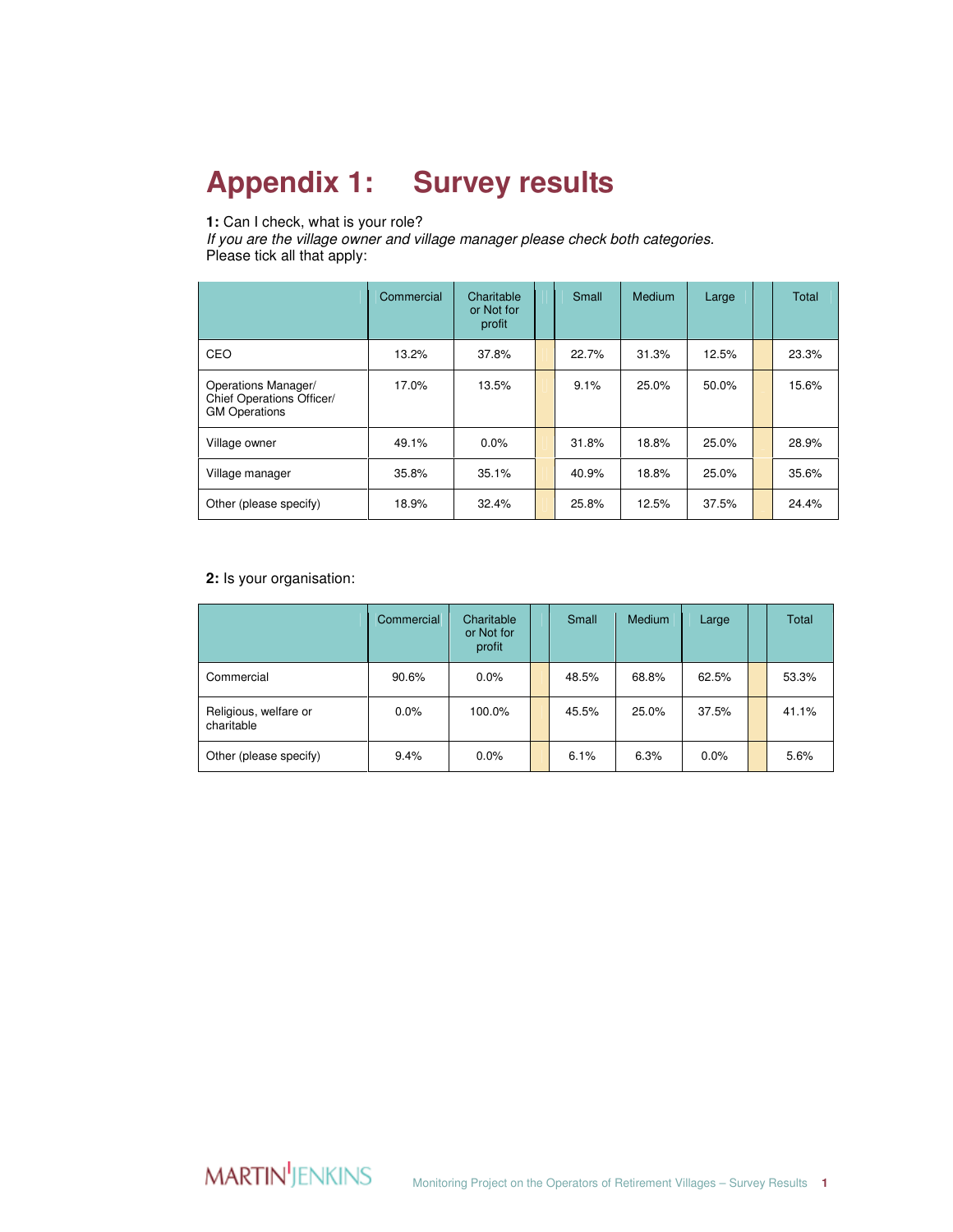|  |  |  | 3: Which of the following best describes your organisation? |  |
|--|--|--|-------------------------------------------------------------|--|
|  |  |  |                                                             |  |

|                                                                      | Commercial | Charitable<br>or Not for<br>profit | Small   | <b>Medium</b> | Large | Total |
|----------------------------------------------------------------------|------------|------------------------------------|---------|---------------|-------|-------|
| One retirement village (on a<br>single site)                         | 60.4%      | 73.0%                              | 89.4%   | $0.0\%$       | 0.0%  | 65.6% |
| A multi-site single retirement<br>village                            | 7.5%       | 8.1%                               | 10.6%   | 0.0%          | 0.0%  | 7.8%  |
| Between 2 and 5 villages<br>(either complete or in<br>development)   | 22.6%      | 10.8%                              | $0.0\%$ | 100.0%        | 0.0%  | 17.8% |
| Between 6 and 10 villages<br>(either complete or in<br>development)  | 1.9%       | 5.4%                               | $0.0\%$ | 0.0%          | 37.5% | 3.3%  |
| Between 11 and 15 villages<br>(either complete or in<br>development) | .0%        | 2.7%                               | 0.0%    | 0.0%          | 12.5% | 1.1%  |
| More than 16 villages (either<br>complete or in development)         | 7.5%       | 0.0%                               | $0.0\%$ | 0.0%          | 50.0% | 4.4%  |

# **4:** Is your organisation a member of the Retirement Village Association (RVA)?

|                                 | Commercial | Charitable<br>or Not for<br>profit | Small | Medium | Large   | Total |
|---------------------------------|------------|------------------------------------|-------|--------|---------|-------|
| Yes - Full Accredited<br>Member | 77.4%      | 64.9%                              | 63.6% | 93.8%  | 100.0%  | 72.2% |
| Yes - Provisional Member        | 7.5%       | 5.4%                               | 7.6%  | 6.3%   | $0.0\%$ | 6.7%  |
| <b>No</b>                       | 15.1%      | 29.7%                              | 28.8% | 0.0%   | 0.0%    | 21.1% |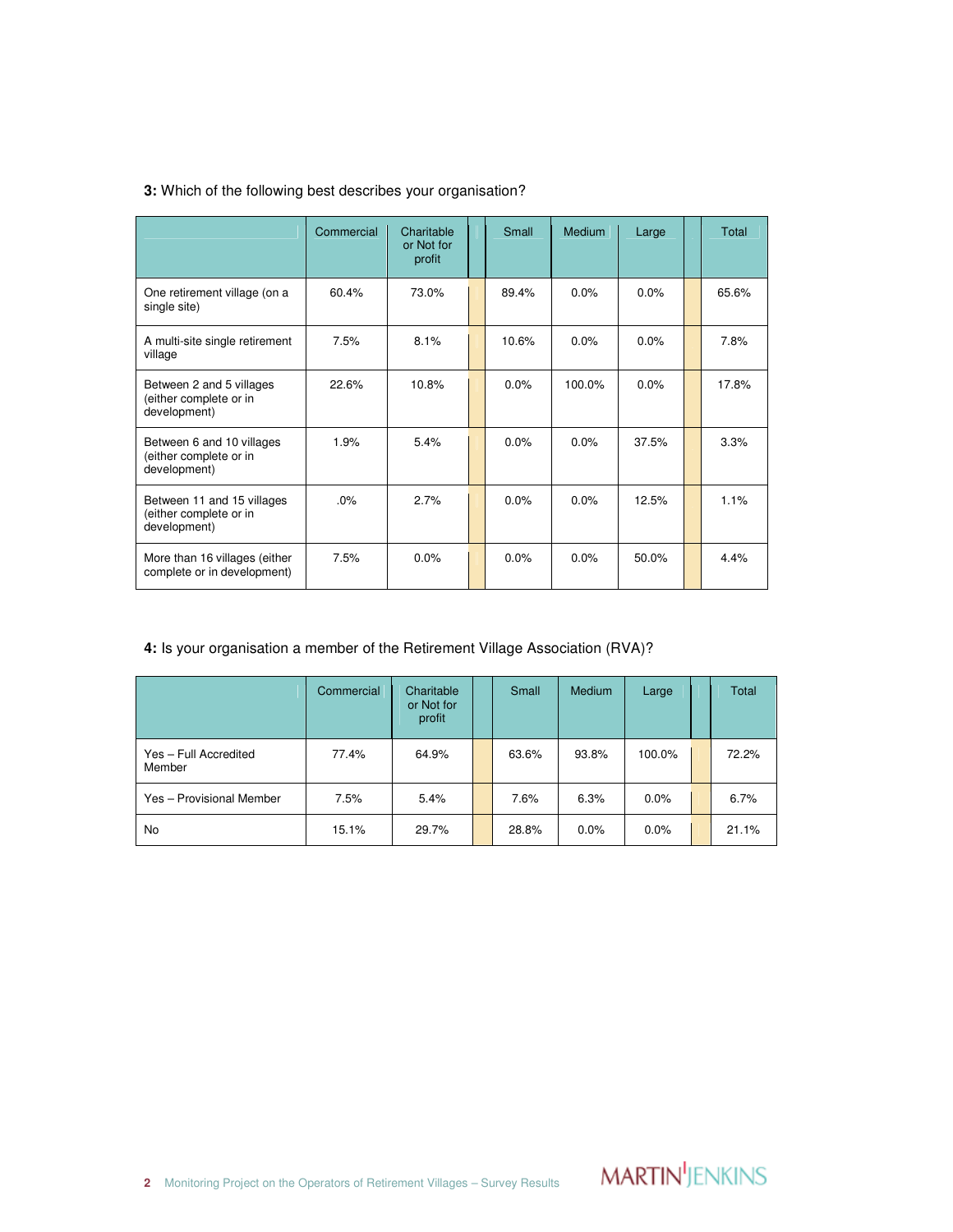|  |  |  |  | 5: Does your village(s) have a local on-site village manager? |
|--|--|--|--|---------------------------------------------------------------|
|  |  |  |  |                                                               |

|                                                                      | Commercial | Charitable<br>or Not for<br>profit | Small | <b>Medium</b> | Large   | Total |
|----------------------------------------------------------------------|------------|------------------------------------|-------|---------------|---------|-------|
| Yes – manager responsible<br>for retirement village only             | 52.8%      | 13.5%                              | 36.4% | 43.8%         | 25.0%   | 36.7% |
| Yes - manager responsible<br>for retirement village and<br>rest-home | 39.6%      | 48.6%                              | 42.4% | 43.8%         | 50.0%   | 43.3% |
| Yes - manager responsible<br>for more than one retirement<br>villa   | 0.0%       | 2.7%                               | 0.0%  | 6.3%          | $0.0\%$ | 1.1%  |
| No                                                                   | 7.5%       | 35.1%                              | 21.2% | 6.3%          | 25.0%   | 18.9% |

**6a:** Are policies and procedures relating to the Act, its regulations and the Code of Practice 2008 standardised across all your villages?

|              | Commercial | Charitable<br>or Not for<br>profit | Small  | <b>Medium</b> | Large | Total |
|--------------|------------|------------------------------------|--------|---------------|-------|-------|
| $Yes - all$  | 76.5%      | 85.7%                              | $.0\%$ | 75.0%         | 87.5% | 79.2% |
| $Yes - some$ | 17.6%      | 14.3%                              | $.0\%$ | 18.8%         | 12.5% | 16.7% |
| No           | 5.9%       | 0.0%                               | 0.0%   | 6.3%          | 0.0%  | 4.2%  |

**8:** Does your village(s) have an induction process to familiarise the village manager with the requirements of the Act, its regulations and the Code of Practice?

|     | Commercial | Charitable<br>or Not for<br>profit | Small | Medium | Large | Total |
|-----|------------|------------------------------------|-------|--------|-------|-------|
| Yes | 62.3%      | 59.5%                              | 51.5% | 87.5%  | 87.5% | 61.1% |
| No  | 37.7%      | 40.5%                              | 48.5% | 12.5%  | 12.5% | 38.9% |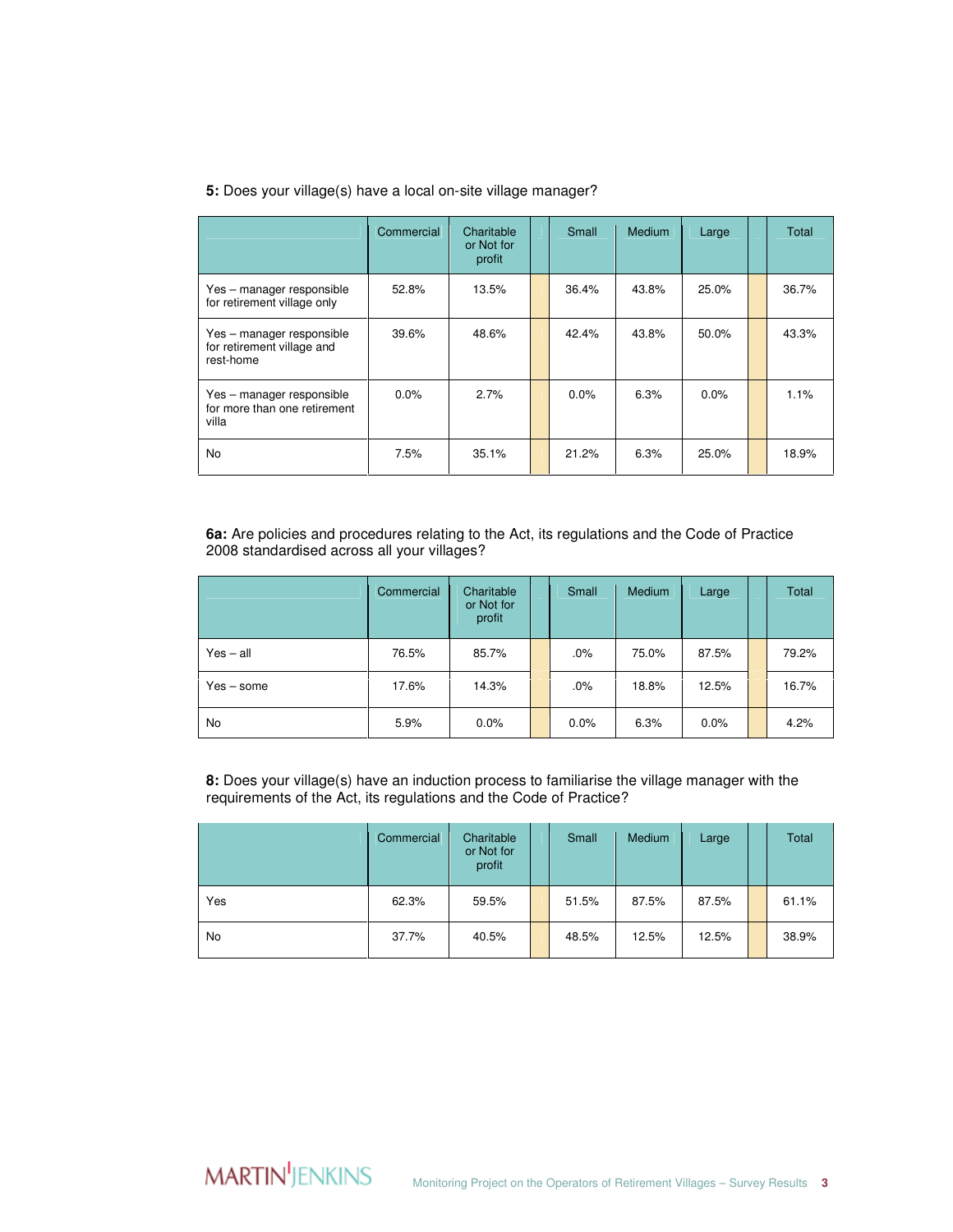#### **9:** Does your village(s) have a process for keeping the village manager **updated** with regard to requirements of the Act, its regulations and the Code of Practice?

|     | Commercial | Charitable<br>or Not for<br>profit | Small | Medium | Large  | Total |
|-----|------------|------------------------------------|-------|--------|--------|-------|
| Yes | 88.7%      | 70.3%                              | 77.3% | 87.5%  | 100.0% | 81.1% |
| No  | 11.3%      | 29.7%                              | 22.7% | 12.5%  | 0.0%   | 18.9% |

#### **10:** How many units are there within your village(s)?

If more than one village in your operation please provide the total number of units across all your retirement villages.

|           | Commercial | Charitable<br>or Not for<br>profit | Small | <b>Medium</b> | Large   | Total |
|-----------|------------|------------------------------------|-------|---------------|---------|-------|
| $2 - 20$  | 28.3%      | 32.4%                              | 37.9% | 12.5%         | $0.0\%$ | 30.0% |
| $21 - 40$ | 22.6%      | 21.6%                              | 24.2% | 25.0%         | $0.0\%$ | 22.2% |
| $41 - 80$ | 9.4%       | 21.6%                              | 16.7% | 6.3%          | 12.5%   | 14.4% |
| 81-150    | 18.9%      | 13.5%                              | 13.6% | 31.3%         | 12.5%   | 16.7% |
| 151-300   | 7.5%       | 8.1%                               | 7.6%  | 6.3%          | 12.5%   | 7.8%  |
| $300+$    | 13.2%      | 2.7%                               | 0.0%  | 18.8%         | 62.5%   | 8.9%  |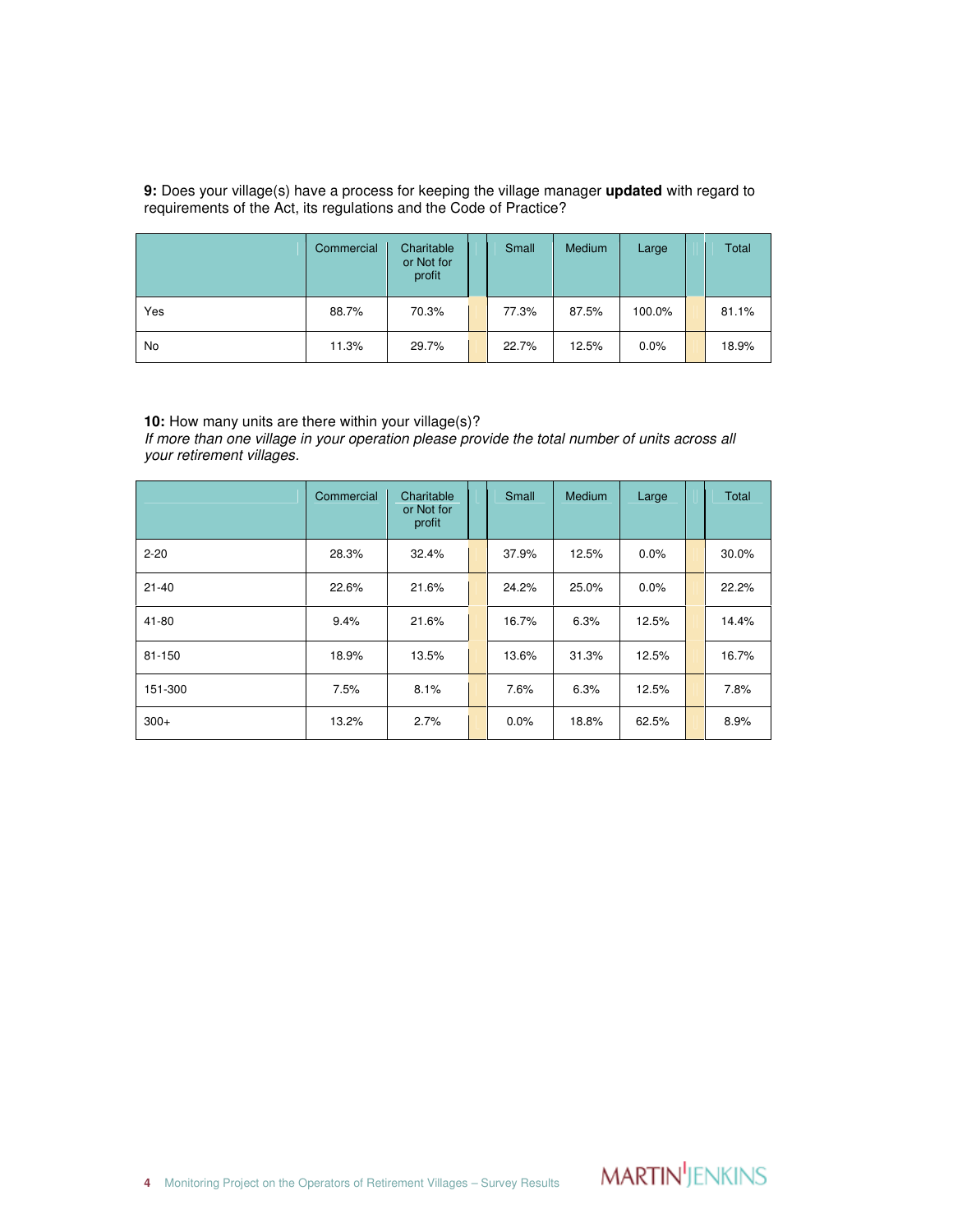|           | Commercial | Charitable<br>or Not for<br>profit | Small | Medium  | Large | Total |
|-----------|------------|------------------------------------|-------|---------|-------|-------|
| None      | 54.7%      | 75.7%                              | 71.2% | 43.8%   | 37.5% | 63.3% |
| $1 - 20$  | 35.8%      | 18.9%                              | 27.3% | 43.8%   | 12.5% | 28.9% |
| $21 - 40$ | 1.9%       | 2.7%                               | 1.5%  | 6.3%    | 0.0%  | 2.2%  |
| 41-80     | 3.8%       | 0.0%                               | 0.0%  | 6.3%    | 12.5% | 2.2%  |
| 81-150    | 1.9%       | 2.7%                               | 0.0%  | $0.0\%$ | 25.0% | 2.2%  |
| 151-300   | 1.9%       | 0.0%                               | 0.0%  | 0.0%    | 12.5% | 1.1%  |
| $300+$    | 0.0%       | 0.0%                               | 0.0%  | 0.0%    | 0.0%  | 0.0%  |

**11:** In the last 12 months, how many units have you added to your village(s)? If more than one village in your operation please provide the total number of units across all your retirement villages.

#### **12:** Are you planning to downsize or grow your village(s) in the next 3 years?

|                        | Commercial | Charitable<br>or Not for<br>profit | Small | Medium  | Large | Total |
|------------------------|------------|------------------------------------|-------|---------|-------|-------|
| Planning to downsize   | 3.8%       | 0.0%                               | 3.0%  | $0.0\%$ | 0.0%  | 2.2%  |
| Planning to grow       | 54.7%      | 51.4%                              | 47.0% | 68.8%   | 75.0% | 53.3% |
| No changes planned     | 35.8%      | 45.9%                              | 47.0% | 31.3%   | 0.0%  | 40.0% |
| Other (please specify) | 5.7%       | 2.7%                               | 3.0%  | $0.0\%$ | 25.0% | 4.4%  |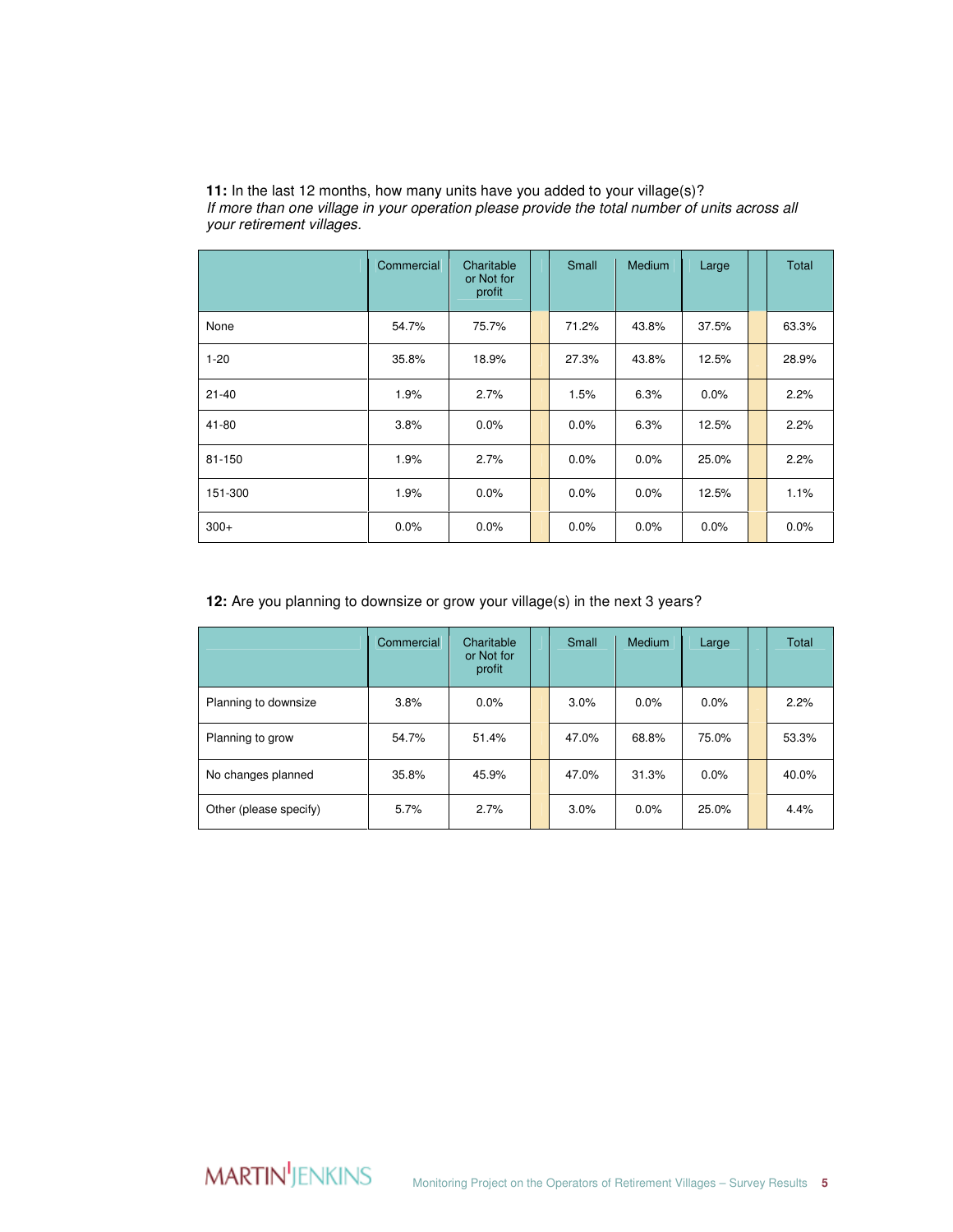|                | Commercial | Charitable<br>or Not for<br>profit | Small | <b>Medium</b> | Large   | Total |
|----------------|------------|------------------------------------|-------|---------------|---------|-------|
| Very stable    | 49.1%      | 59.5%                              | 53.0% | 50.0%         | 62.5%   | 53.3% |
| Stable         | 47.2%      | 35.1%                              | 42.4% | 50.0%         | 25.0%   | 42.2% |
| Unstable       | 1.9%       | 2.7%                               | 3.0%  | 0.0%          | $0.0\%$ | 2.2%  |
| Very unstable  | $0.0\%$    | 2.7%                               | 1.5%  | 0.0%          | $0.0\%$ | 1.1%  |
| Don't know     | 1.9%       | 0.0%                               | 0.0%  | 0.0%          | 12.5%   | 1.1%  |
| Not applicable | 0.0%       | 0.0%                               | 0.0%  | 0.0%          | $0.0\%$ | 0.0%  |

#### **13:** How would you describe your organisations' current financial stability?

#### **14a:** Can I check, are you planning to sell your retirement village in the next 12 months?

|     | Commercial | Charitable<br>or Not for<br>profit | Small | Medium | Large   | Total |
|-----|------------|------------------------------------|-------|--------|---------|-------|
| Yes | 8.3%       | 3.3%                               | 6.1%  | 0.0%   | $0.0\%$ | 6.1%  |
| No  | 91.7%      | 96.7%                              | 93.9% | 0.0%   | 0.0%    | 93.9% |

#### **14b:** Can I check, are you planning to sell any of your retirement villages in the next 12 months?

|     | Commercial | Charitable<br>or Not for<br>profit | Small | <b>Medium</b> | Large  | Total  |
|-----|------------|------------------------------------|-------|---------------|--------|--------|
| Yes | 0.0%       | 0.0%                               | 0.0%  | 0.0%          | 0.0%   | 0.0%   |
| No  | 100.0%     | 100.0%                             | 0.0%  | 100.0%        | 100.0% | 100.0% |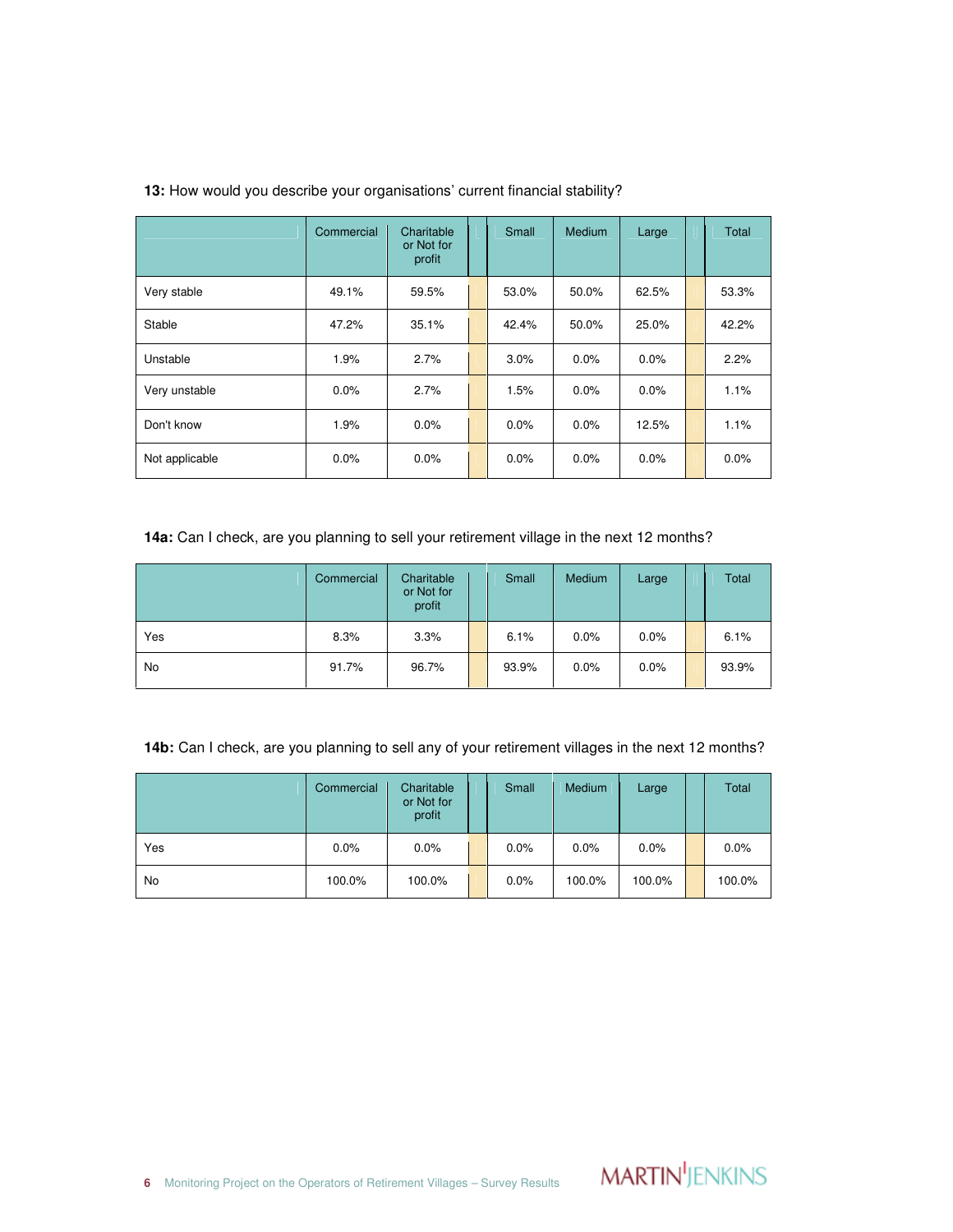|                                                                       | Commercial | Charitable<br>or Not for<br>profit | Small | Medium | Large  | Total |
|-----------------------------------------------------------------------|------------|------------------------------------|-------|--------|--------|-------|
| Independent living (in a<br>private apartment, villa or<br>townhouse) | 90.6%      | 97.3%                              | 90.9% | 100.0% | 100.0% | 93.3% |
| Serviced apartments                                                   | 54.7%      | 32.4%                              | 42.4% | 43.8%  | 75.0%  | 45.6% |
| Rest home and hospital care                                           | 50.9%      | 51.4%                              | 45.5% | 62.5%  | 75.0%  | 51.1% |
| Specialist care units                                                 | 11.3%      | 16.2%                              | 9.1%  | 6.3%   | 62.5%  | 13.3% |

**15:** What sort of living arrangements does your village(s) offer? Please tick all that apply:

**16:** What is the predominant type of occupancy in your village(s) (excluding rest homes and hospital facilities)?

|                   | Commercial | Charitable<br>or Not for<br>profit | Small | Medium  | Large | Total |
|-------------------|------------|------------------------------------|-------|---------|-------|-------|
| Licence to occupy | 81.1%      | 81.1%                              | 77.3% | 93.8%   | 87.5% | 81.1% |
| Unit title        | 17.0%      | 5.4%                               | 15.2% | $0.0\%$ | 12.5% | 12.2% |
| Lease             | 0.0%       | 2.7%                               | 1.5%  | $0.0\%$ | 0.0%  | 1.1%  |
| Rental            | 0.0%       | 5.4%                               | 1.5%  | 6.3%    | 0.0%  | 2.2%  |
| Other             | 1.9%       | 5.4%                               | 4.5%  | $0.0\%$ | 0.0%  | 3.3%  |

**17a:** Has the Act resulted in any significant changes in the mix of occupancy types that you offer? (eg more licence to occupy).

|     | Commercial | Charitable<br>or Not for<br>profit | Small | Medium | Large | <b>Total</b> |
|-----|------------|------------------------------------|-------|--------|-------|--------------|
| Yes | 13.2%      | 10.8%                              | 10.6% | 18.8%  | 12.5% | 12.2%        |
| No  | 86.8%      | 89.2%                              | 89.4% | 81.3%  | 87.5% | 87.8%        |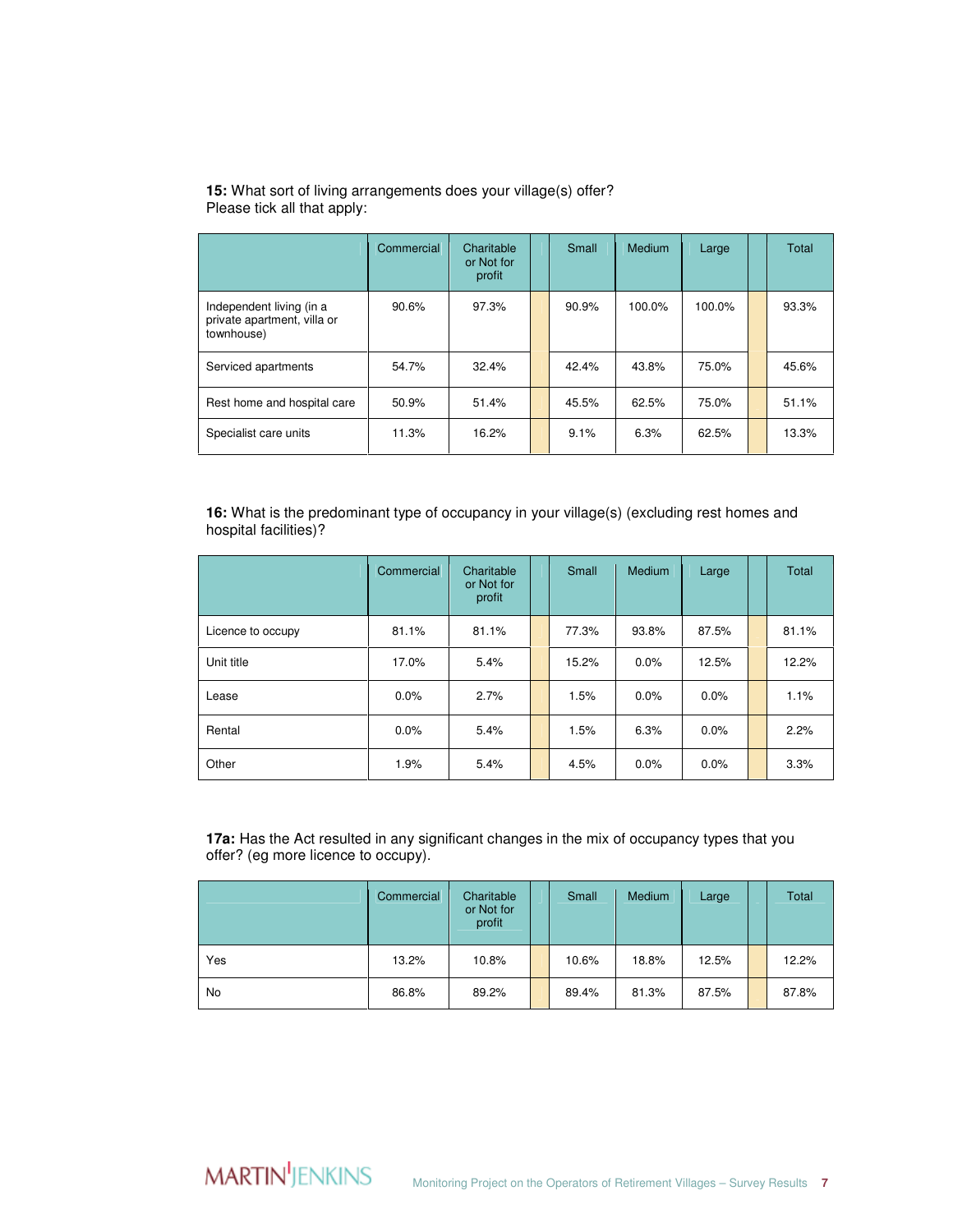|                 | Commercial | Charitable<br>or Not for<br>profit | Small | Medium | Large   | Total |
|-----------------|------------|------------------------------------|-------|--------|---------|-------|
| Yes - always    | 9.4%       | 29.7%                              | 19.7% | 18.8%  | $0.0\%$ | 17.8% |
| Yes - sometimes | 28.3%      | 18.9%                              | 24.2% | 12.5%  | 50.0%   | 24.4% |
| <b>No</b>       | 62.3%      | 51.4%                              | 56.1% | 68.8%  | 50.0%   | 57.8% |

### **18:** Does your village(s) pay a 'capital gain payment' to a resident/family/trust on departure?

## **19:** How many residents does your village(s) currently have?

|           | Commercial | Charitable<br>or Not for<br>profit | Small | Medium | Large   | Total |
|-----------|------------|------------------------------------|-------|--------|---------|-------|
| $2 - 20$  | 32.1%      | 24.3%                              | 34.8% | 18.8%  | $0.0\%$ | 28.9% |
| $21 - 40$ | 15.1%      | 24.3%                              | 21.2% | 18.8%  | $0.0\%$ | 18.9% |
| 41-80     | 9.4%       | 13.5%                              | 13.6% | 6.3%   | $0.0\%$ | 11.1% |
| 81-150    | 18.9%      | 21.6%                              | 16.7% | 31.3%  | 25.0%   | 20.0% |
| 151-300   | 9.4%       | 13.5%                              | 12.1% | 6.3%   | 12.5%   | 11.1% |
| $300+$    | 15.1%      | 2.7%                               | 1.5%  | 18.8%  | 62.5%   | 10.0% |

#### **20a:** Does your village target a specific age group?

|     | Commercial | Charitable<br>or Not for<br>profit | Small | Medium  | Large | Total |
|-----|------------|------------------------------------|-------|---------|-------|-------|
| Yes | 50.0%      | 50.0%                              | 50.0% | $0.0\%$ | 0.0%  | 50.0% |
| No  | 50.0%      | 50.0%                              | 50.0% | 0.0%    | 0.0%  | 50.0% |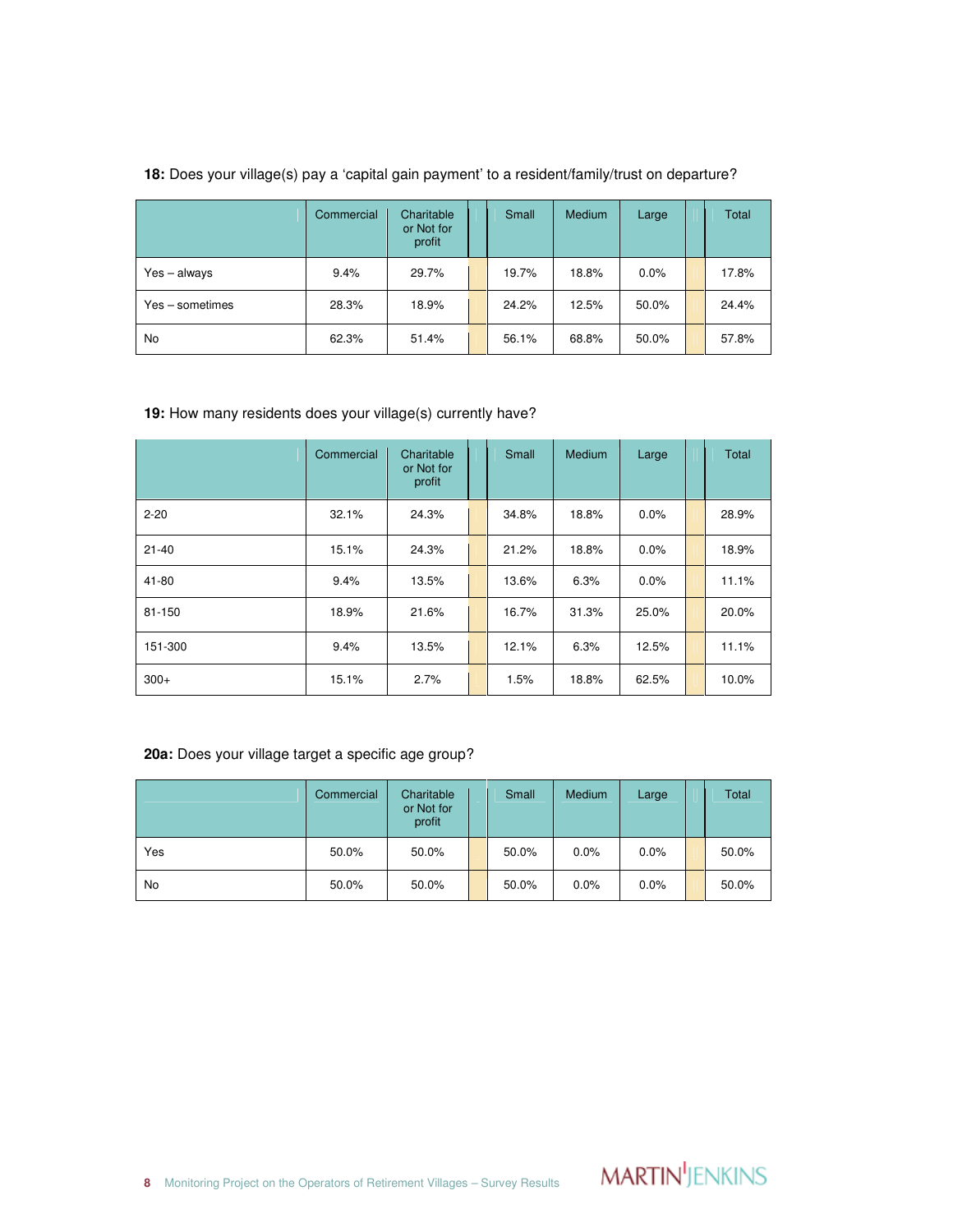#### **20b:** Do your villages target a specific age group?

|                     | Commercial | Charitable<br>or Not for<br>profit | Small   | <b>Medium</b> | Large | Total |
|---------------------|------------|------------------------------------|---------|---------------|-------|-------|
| Yes - all villages  | 47.1%      | 71.4%                              | $0.0\%$ | 50.0%         | 62.5% | 54.2% |
| Yes - some villages | 5.9%       | 14.3%                              | $0.0\%$ | 6.3%          | 12.5% | 8.3%  |
| No                  | 47.1%      | 14.3%                              | $0.0\%$ | 43.8%         | 25.0% | 37.5% |

#### **20c:** Which age group(s) does your village(s) target? Please tick all that apply:

|                   | Commercial | Charitable<br>or Not for<br>profit | Small | Medium | Large | Total |
|-------------------|------------|------------------------------------|-------|--------|-------|-------|
| 65-70 years       | 59.3%      | 72.7%                              | 73.5% | 55.6%  | 33.3% | 65.3% |
| 71-75 years       | 59.3%      | 72.7%                              | 70.6% | 44.4%  | 66.7% | 65.3% |
| 76-80 years       | 66.7%      | 72.7%                              | 73.5% | 55.6%  | 66.7% | 69.4% |
| 81-85 years       | 48.1%      | 68.2%                              | 58.8% | 44.4%  | 66.7% | 57.1% |
| 86 years or older | 40.7%      | 50.0%                              | 47.1% | 33.3%  | 50.0% | 44.9% |

#### **21:** In the last 12 months, how many residents **entered** your retirement village(s)?

|            | Commercial | Charitable<br>or Not for<br>profit | Small | Medium  | Large | <b>Total</b> |
|------------|------------|------------------------------------|-------|---------|-------|--------------|
| None       | 1.9%       | 5.4%                               | 4.5%  | 0.0%    | 0.0%  | 3.3%         |
| $1 - 10$   | 58.5%      | 62.2%                              | 68.2% | 50.0%   | 12.5% | 60.0%        |
| $11 - 25$  | 22.6%      | 24.3%                              | 22.7% | 31.3%   | 12.5% | 23.3%        |
| 26-50      | 3.8%       | 5.4%                               | 4.5%  | $0.0\%$ | 12.5% | 4.4%         |
| 51 or more | 9.4%       | 2.7%                               | 0.0%  | 12.5%   | 50.0% | 6.7%         |
| Don't know | 3.8%       | $0.0\%$                            | 0.0%  | 6.3%    | 12.5% | 2.2%         |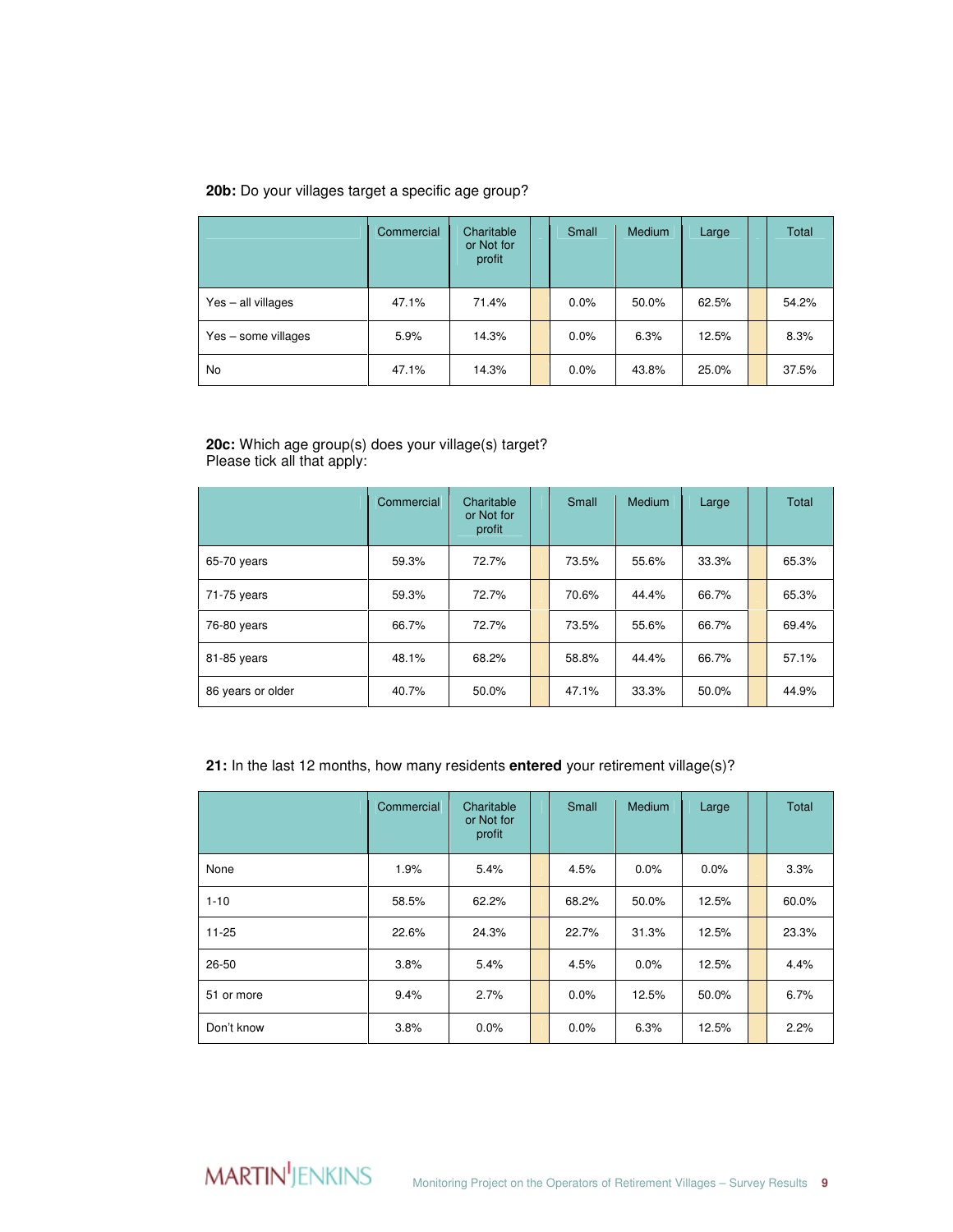|            | Commercial | Charitable<br>or Not for<br>profit | Small | <b>Medium</b> | Large   | Total |
|------------|------------|------------------------------------|-------|---------------|---------|-------|
| None       | 11.3%      | $0.0\%$                            | 6.1%  | 12.5%         | $0.0\%$ | 6.7%  |
| $1 - 10$   | 62.3%      | 78.4%                              | 80.3% | 50.0%         | 12.5%   | 68.9% |
| $11 - 25$  | 11.3%      | 16.2%                              | 10.6% | 18.8%         | 25.0%   | 13.3% |
| 26-50      | 3.8%       | 5.4%                               | 3.0%  | 6.3%          | 12.5%   | 4.4%  |
| 51 or more | 7.5%       | 0.0%                               | 0.0%  | 6.3%          | 37.5%   | 4.4%  |
| Don't know | 3.8%       | $0.0\%$                            | 0.0%  | 6.3%          | 12.5%   | 2.2%  |

**22:** In the last 12 months, how many units became vacant in your retirement village(s)?

**25:** How much did it cost to register your retirement village(s)?

An estimate will do. Please include all associated costs including registration fees, any legal fees, any Statutory Supervisor 'acceptance fees' etc. If you are part of a group please provide the total cost for all your villages.

|                      | Commercial | Charitable<br>or Not for<br>profit | Small | Medium | Large   | Total |
|----------------------|------------|------------------------------------|-------|--------|---------|-------|
| \$10,000 or less     | 17.0%      | 21.6%                              | 22.7% | 12.5%  | $0.0\%$ | 18.9% |
| \$10,001 to \$25,000 | 35.8%      | 29.7%                              | 39.4% | 25.0%  | $0.0\%$ | 33.3% |
| \$25,001 to \$50,000 | 18.9%      | 18.9%                              | 19.7% | 25.0%  | $0.0\%$ | 18.9% |
| \$50,001 to \$75,000 | 11.3%      | 16.2%                              | 13.6% | 12.5%  | 12.5%   | 13.3% |
| More than \$75,000   | 9.4%       | 5.4%                               | 3.0%  | 0.0%   | 62.5%   | 7.8%  |
| Don't know           | 7.5%       | 8.1%                               | 1.5%  | 25.0%  | 25.0%   | 7.8%  |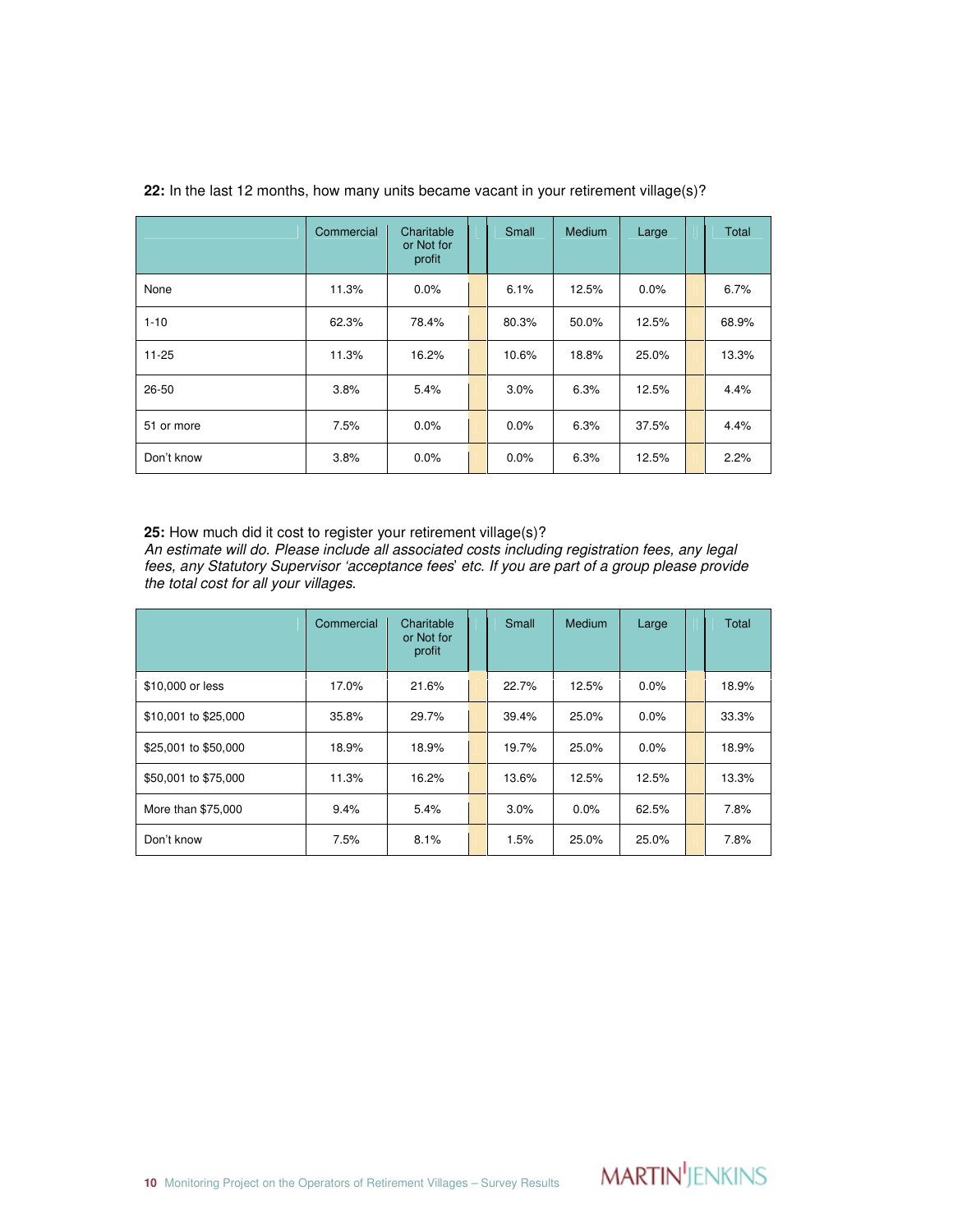#### **26:** And what are your annual compliance costs associated with the Act? An estimate will do. Please include all associated annual costs including costs related to valuations, annual returns and Statutory Supervisors. If you are part of a group please provide the total cost for all your villages.

|                      | Commercial | Charitable<br>or Not for<br>profit | Small | Medium | Large   | Total |
|----------------------|------------|------------------------------------|-------|--------|---------|-------|
| \$10,000 or less     | 20.8%      | 40.5%                              | 36.4% | 12.5%  | $0.0\%$ | 28.9% |
| \$10,001 to \$25,000 | 41.5%      | 32.4%                              | 43.9% | 31.3%  | 0.0%    | 37.8% |
| \$25,001 to \$50,000 | 17.0%      | 16.2%                              | 18.2% | 12.5%  | 12.5%   | 16.7% |
| \$50,001 to \$75,000 | 3.8%       | 2.7%                               | 0.0%  | 6.3%   | 25.0%   | 3.3%  |
| More than \$75,000   | 9.4%       | 2.7%                               | 0.0%  | 12.5%  | 50.0%   | 6.7%  |
| Don't know           | 7.5%       | 5.4%                               | 1.5%  | 25.0%  | 12.5%   | 6.7%  |

#### **27:** How significant are compliance costs as a percentage of your overall operating costs?

|                                          | Commercial | Charitable<br>or Not for<br>profit | Small | Medium  | Large | Total |
|------------------------------------------|------------|------------------------------------|-------|---------|-------|-------|
| Very significant                         | 36.5%      | 37.8%                              | 46.2% | 18.8%   | 0.0%  | 37.1% |
| Significant                              | 46.2%      | 43.2%                              | 38.5% | 62.5%   | 62.5% | 44.9% |
| Neither significant nor<br>insignificant | 15.4%      | 8.1%                               | 9.2%  | 12.5%   | 37.5% | 12.4% |
| Slightly insignificant                   | $0.0\%$    | 5.4%                               | 3.1%  | $0.0\%$ | 0.0%  | 2.2%  |
| Very insignificant                       | $0.0\%$    | 2.7%                               | 1.5%  | $0.0\%$ | 0.0%  | 1.1%  |
| Don't know                               | 1.9%       | 2.7%                               | 1.5%  | 6.3%    | 0.0%  | 2.2%  |

**MARTIN'**JENKINS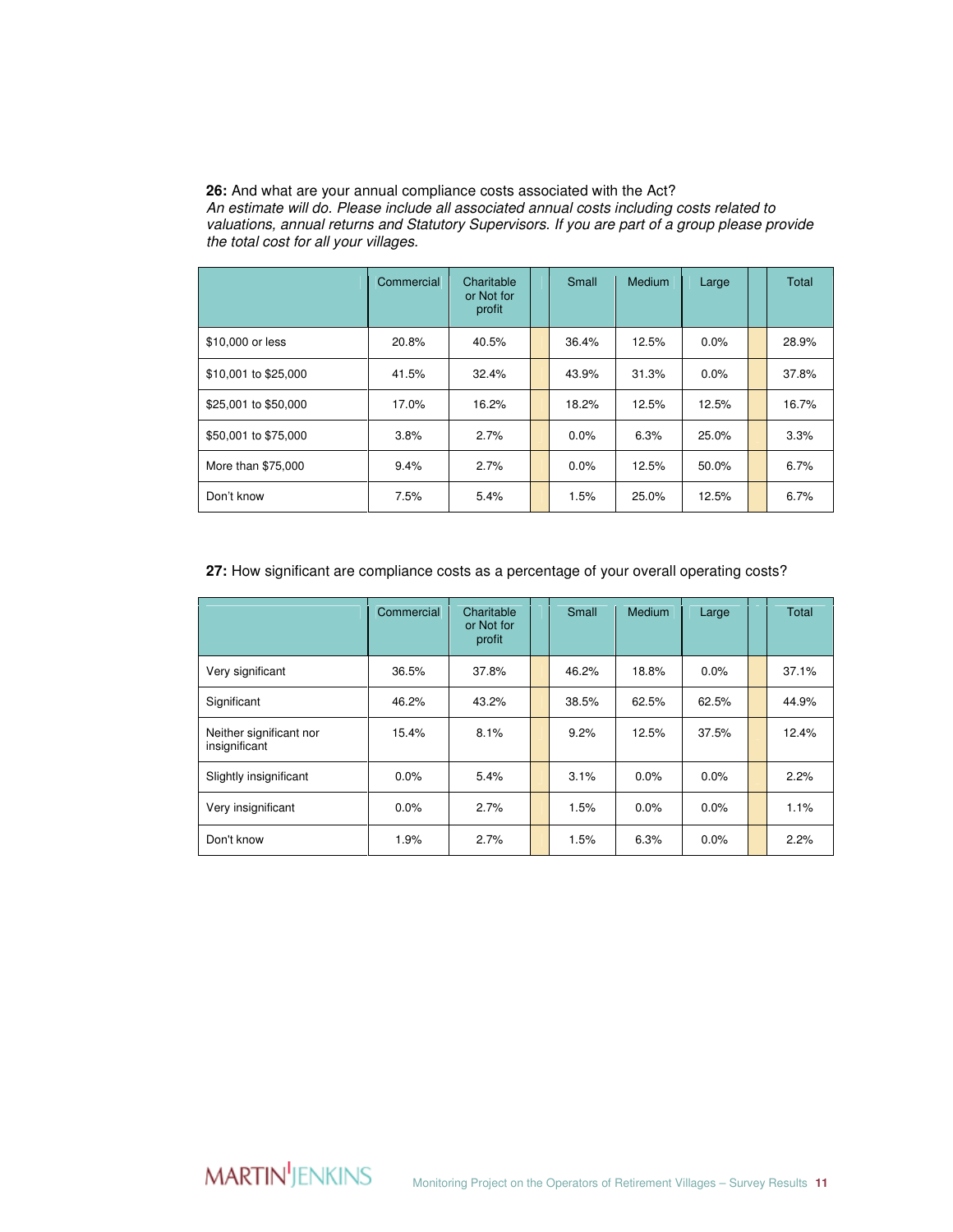| 28: Overall, has the Retirement Villages Act 2003, its regulations and the Code of Practice<br>been: |  |  |  |  |
|------------------------------------------------------------------------------------------------------|--|--|--|--|
|                                                                                                      |  |  |  |  |

|                                                   | Commercial | Charitable<br>or Not for<br>profit | Small | Medium | Large   | Total |
|---------------------------------------------------|------------|------------------------------------|-------|--------|---------|-------|
| Positive for the industry                         | 48.1%      | 37.8%                              | 47.7% | 25.0%  | 50.0%   | 43.8% |
| Neither positive nor negative<br>for the industry | 40.4%      | 29.7%                              | 30.8% | 56.3%  | 37.5%   | 36.0% |
| Negative for the industry                         | 9.6%       | 21.6%                              | 13.8% | 18.8%  | 12.5%   | 14.6% |
| Other (please specify)                            | 1.9%       | 10.8%                              | 7.7%  | 0.0%   | $0.0\%$ | 5.6%  |

**29:** Overall, has the Retirement Villages Act 2003, its regulations and the Code of Practice been:

|                                                     | Commercial | Charitable<br>or Not for<br>profit | Small | Medium | Large   | Total |
|-----------------------------------------------------|------------|------------------------------------|-------|--------|---------|-------|
| Positive for your operation                         | 17.3%      | 16.2%                              | 16.9% | 12.5%  | 25.0%   | 16.9% |
| Neither positive nor negative<br>for your operation | 51.9%      | 21.6%                              | 35.4% | 43.8%  | 62.5%   | 39.3% |
| Negative for your operation                         | 26.9%      | 54.1%                              | 41.5% | 37.5%  | 12.5%   | 38.2% |
| Other (please specify)                              | 3.8%       | 8.1%                               | 6.2%  | 6.3%   | $0.0\%$ | 5.6%  |

**30a:** To what degree is your village(s) meeting the requirements of the new Retirement Villages Code of Practice 2008?

|            | Commercial | Charitable<br>or Not for<br>profit | Small | Medium  | Large   | Total |
|------------|------------|------------------------------------|-------|---------|---------|-------|
| Fully      | 98.1%      | 81.1%                              | 90.8% | 100.0%  | 75.0%   | 91.0% |
| Partly     | 1.9%       | 18.9%                              | 9.2%  | 0.0%    | 25.0%   | 9.0%  |
| Not at all | $0.0\%$    | $0.0\%$                            | 0.0%  | $0.0\%$ | $0.0\%$ | 0.0%  |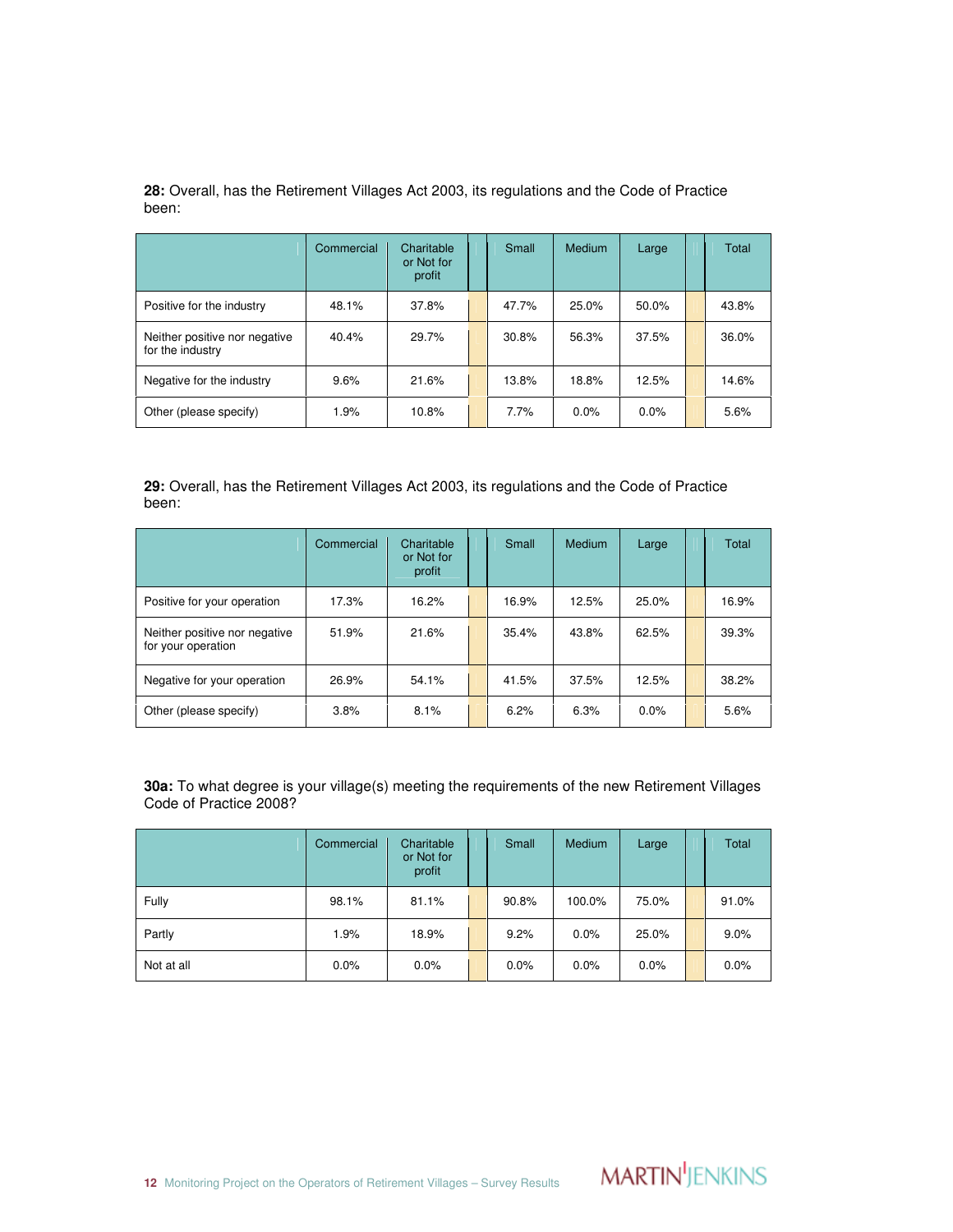#### **32:** In the last 12 months has your village(s):

|                                                                                                 | Commercial | Charitable<br>or Not for<br>profit | Small | Medium | Large  | Total |
|-------------------------------------------------------------------------------------------------|------------|------------------------------------|-------|--------|--------|-------|
| Completed an annual return                                                                      | 98.0%      | 88.9%                              | 93.4% | 93.8%  | 100.0% | 94.1% |
| Lodged a certificate of<br>registered documents with<br>the Registrar of Retirement<br>Villages | 69.4%      | 61.1%                              | 59.0% | 81.3%  | 87.5%  | 65.9% |
| Notified a 'material' change<br>of circumstances and<br>documentation                           | 42.9%      | 38.9%                              | 34.4% | 43.8%  | 87.5%  | 41.2% |

**34:** Under the Act, it's regulations and the Code of Practice 2008, how much impact do the following have on your organisations' ability to meet its financial and information requirements?

#### Awareness of requirements:

|                    | Commercial | Charitable<br>or Not for<br>profit | Small | <b>Medium</b> | Large   | Total   |
|--------------------|------------|------------------------------------|-------|---------------|---------|---------|
| Significant impact | 26.5%      | 33.3%                              | 36.1% | 12.5%         | 12.5%   | 29.4%   |
| Some impact        | 65.3%      | 55.6%                              | 54.1% | 81.3%         | 75.0%   | 61.2%   |
| No impact          | 8.2%       | 11.1%                              | 9.8%  | 6.3%          | 12.5%   | 9.4%    |
| Don't know         | 0.0%       | $0.0\%$                            | 0.0%  | $0.0\%$       | $0.0\%$ | $0.0\%$ |

#### Understanding of requirements:

|                    | Commercial | Charitable<br>or Not for<br>profit | Small | Medium  | Large   | Total |
|--------------------|------------|------------------------------------|-------|---------|---------|-------|
| Significant impact | 30.6%      | 47.2%                              | 45.9% | 18.8%   | 12.5%   | 37.6% |
| Some impact        | 61.2%      | 41.7%                              | 45.9% | 75.0%   | 62.5%   | 52.9% |
| No impact          | 8.2%       | 11.1%                              | 8.2%  | 6.3%    | 25.0%   | 9.4%  |
| Don't know         | 0.0%       | 0.0%                               | 0.0%  | $0.0\%$ | $0.0\%$ | 0.0%  |

# **MARTIN**JENKINS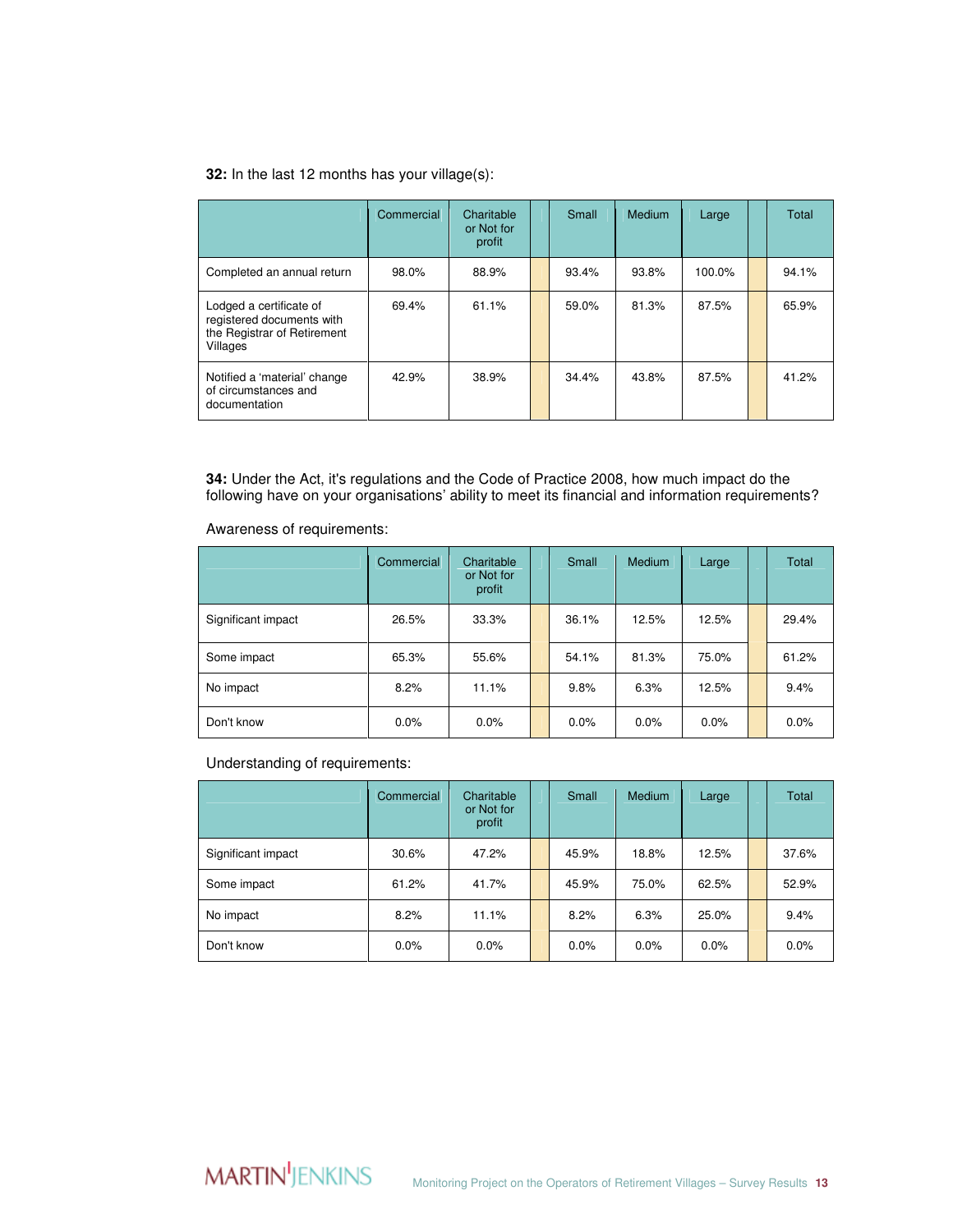Cost to file annual return:

|                    | Commercial | Charitable<br>or Not for<br>profit | Small | <b>Medium</b> | Large   | Total   |
|--------------------|------------|------------------------------------|-------|---------------|---------|---------|
| Significant impact | 28.6%      | 27.8%                              | 32.8% | 18.8%         | 12.5%   | 28.2%   |
| Some impact        | 67.3%      | 55.6%                              | 57.4% | 81.3%         | 62.5%   | 62.4%   |
| No impact          | 4.1%       | 16.7%                              | 9.8%  | 0.0%          | 25.0%   | 9.4%    |
| Don't know         | 0.0%       | 0.0%                               | 0.0%  | 0.0%          | $0.0\%$ | $0.0\%$ |

Cost to produce annual return:

|                    | Commercial | Charitable<br>or Not for<br>profit | Small | <b>Medium</b> | Large   | Total   |
|--------------------|------------|------------------------------------|-------|---------------|---------|---------|
| Significant impact | 38.8%      | 33.3%                              | 44.3% | 12.5%         | 25.0%   | 36.5%   |
| Some impact        | 51.0%      | 52.8%                              | 42.6% | 87.5%         | 50.0%   | 51.8%   |
| No impact          | 10.2%      | 13.9%                              | 13.1% | 0.0%          | 25.0%   | 11.8%   |
| Don't know         | $0.0\%$    | 0.0%                               | 0.0%  | 0.0%          | $0.0\%$ | $0.0\%$ |

Time required to produce/compile annual return:

|                    | Commercial | Charitable<br>or Not for<br>profit | Small | Medium | Large   | Total |
|--------------------|------------|------------------------------------|-------|--------|---------|-------|
| Significant impact | 40.8%      | 44.4%                              | 45.9% | 31.3%  | 37.5%   | 42.4% |
| Some impact        | 53.1%      | 44.4%                              | 44.3% | 68.8%  | 50.0%   | 49.4% |
| No impact          | 6.1%       | 8.3%                               | 8.2%  | 0.0%   | 12.5%   | 7.1%  |
| Don't know         | 0.0%       | 2.8%                               | 1.6%  | 0.0%   | $0.0\%$ | 1.2%  |

Availability of a qualified auditor/valuer/accountant:

|                    | Commercial | Charitable<br>or Not for<br>profit | Small | Medium | Large   | Total   |
|--------------------|------------|------------------------------------|-------|--------|---------|---------|
| Significant impact | 28.6%      | 30.6%                              | 32.8% | 25.0%  | 12.5%   | 29.4%   |
| Some impact        | 40.8%      | 50.0%                              | 39.3% | 56.3%  | 62.5%   | 44.7%   |
| No impact          | 30.6%      | 19.4%                              | 27.9% | 18.8%  | 25.0%   | 25.9%   |
| Don't know         | 0.0%       | 0.0%                               | 0.0%  | 0.0%   | $0.0\%$ | $0.0\%$ |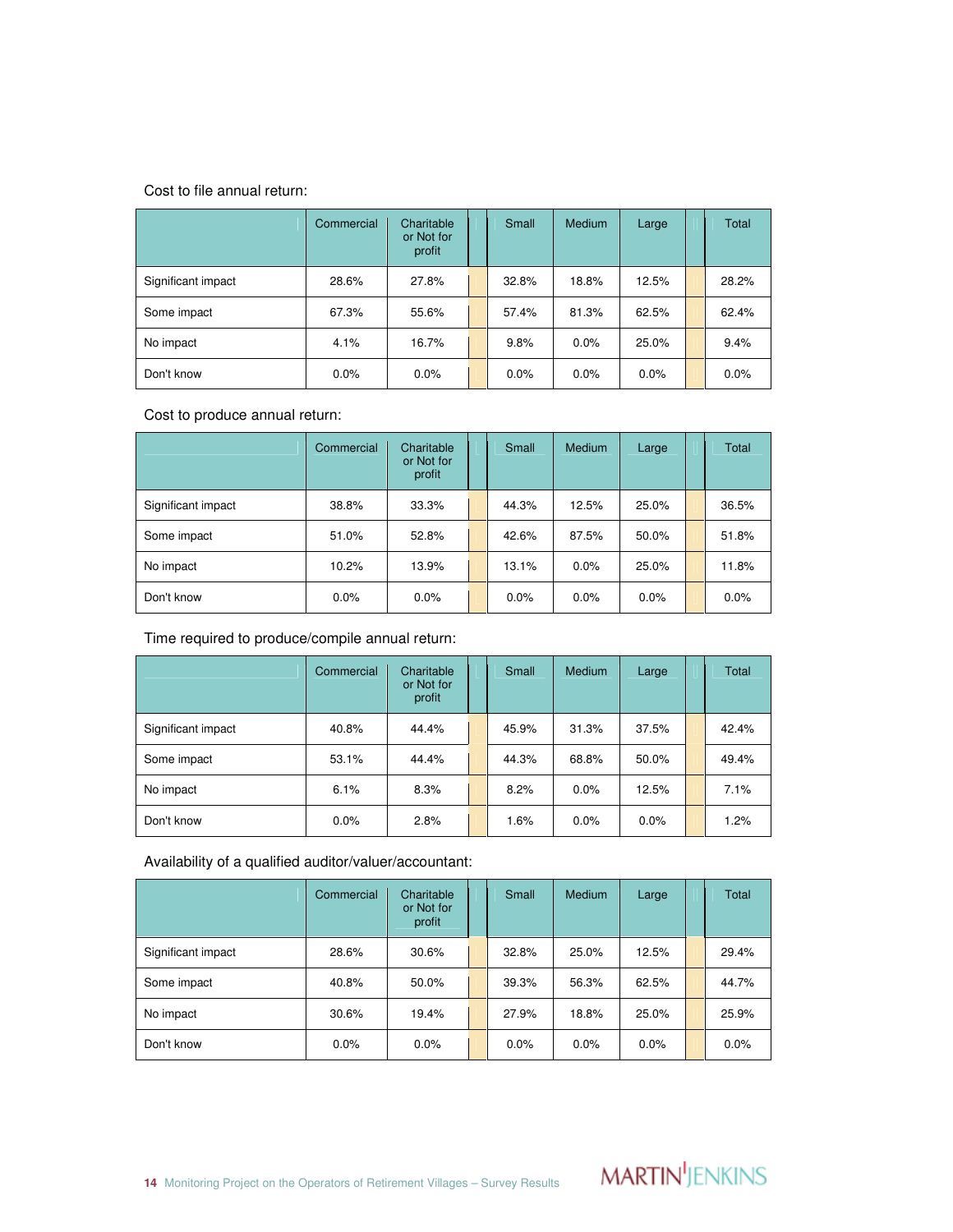|                                   | Commercial | Charitable<br>or Not for<br>profit | Small  | Medium | Large  | Total  |
|-----------------------------------|------------|------------------------------------|--------|--------|--------|--------|
| A disclosure statement            | 100.0%     | 100.0%                             | 100.0% | 100.0% | 100.0% | 100.0% |
| The occupation right<br>agreement | 98.0%      | 100.0%                             | 98.4%  | 100.0% | 100.0% | 98.8%  |
| The code of residents' rights     | 95.9%      | 91.7%                              | 91.8%  | 100.0% | 100.0% | 94.1%  |
| The Code of Practice              | 81.6%      | 80.6%                              | 73.8%  | 100.0% | 100.0% | 81.2%  |
| Other                             | 32.7%      | 41.7%                              | 29.5%  | 56.3%  | 50.0%  | 36.5%  |

**35:** What information does your village(s) provide intending (and current) residents? Please tick all that apply:

**36:** What information does your village(s) provide to residents at the Annual General Meeting of residents?

Please tick all that apply:

|                                               | Commercial | Charitable<br>or Not for<br>profit | Small | Medium | Large  | Total |
|-----------------------------------------------|------------|------------------------------------|-------|--------|--------|-------|
| Full financial statements                     | 55.1%      | 50.0%                              | 47.5% | 68.8%  | 62.5%  | 52.9% |
| An audited summary of<br>financial statements | 77.6%      | 52.8%                              | 62.3% | 81.3%  | 75.0%  | 67.1% |
| A summary of financial<br>statements          | 63.3%      | 52.8%                              | 54.1% | 68.8%  | 75.0%  | 58.8% |
| <b>Statutory Supervisor's report</b>          | 95.9%      | 69.4%                              | 80.3% | 93.8%  | 100.0% | 84.7% |
| Maintenance report                            | 77.6%      | 63.9%                              | 70.5% | 68.8%  | 87.5%  | 71.8% |
| Other                                         | 36.7%      | 38.9%                              | 31.1% | 50.0%  | 62.5%  | 37.6% |

#### **37a:** Do you think residents are better informed now than prior to the Act?

|     | Commercial | Charitable<br>or Not for<br>profit | Small | Medium | Large | Total |
|-----|------------|------------------------------------|-------|--------|-------|-------|
| Yes | 69.4%      | 55.6%                              | 65.6% | 56.3%  | 62.5% | 63.5% |
| No  | 30.6%      | 44.4%                              | 34.4% | 43.8%  | 37.5% | 36.5% |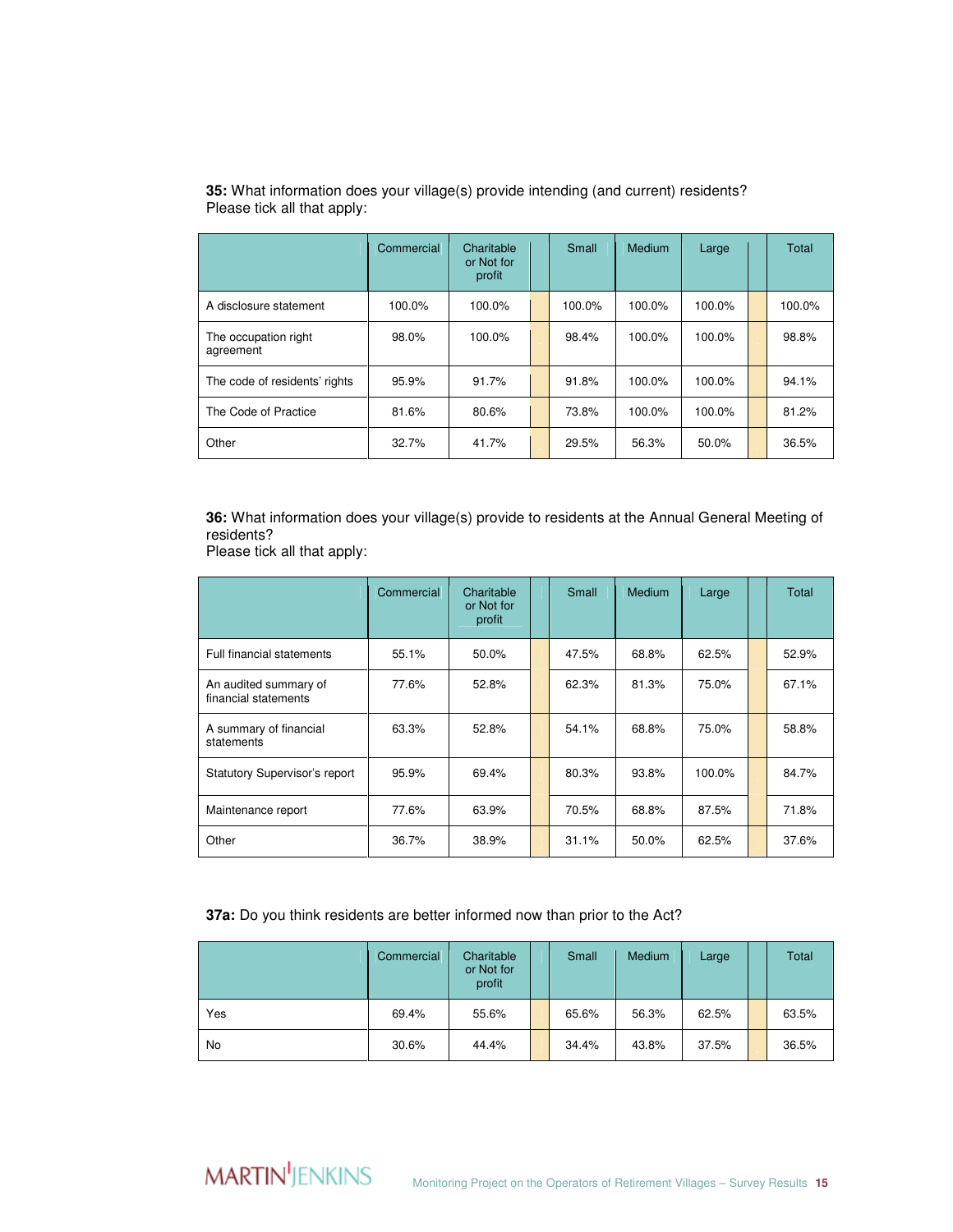#### **38:** How are residents represented in your village(s)? Please tick all that apply:

|                                                              | Commercial | Charitable<br>or Not for<br>profit | Small | <b>Medium</b> | Large | Total |
|--------------------------------------------------------------|------------|------------------------------------|-------|---------------|-------|-------|
| Residents are not<br>represented                             | 16.3%      | 11.1%                              | 13.1% | 18.8%         | 12.5% | 14.1% |
| Residents<br>committee/association                           | 65.3%      | 63.9%                              | 60.7% | 81.3%         | 62.5% | 64.7% |
| Residents have a<br>representative in<br>management meetings | 6.1%       | 13.9%                              | 9.8%  | 6.3%          | 12.5% | 9.4%  |
| Other (please specify)                                       | 22.4%      | 33.3%                              | 27.9% | 18.8%         | 37.5% | 27.1% |

**39:** In the last 12 months, which of these meetings did your village(s) have with residents? Please tick all that apply:

|                                                                                 | Commercial | Charitable<br>or Not for<br>profit | Small | <b>Medium</b> | Large  | Total |
|---------------------------------------------------------------------------------|------------|------------------------------------|-------|---------------|--------|-------|
| Annual General Meeting of<br>residents                                          | 95.9%      | 91.7%                              | 91.8% | 100.0%        | 100.0% | 94.1% |
| Special General Meeting<br>called by the operator to<br>obtain resident consent | 8.2%       | 11.1%                              | 6.6%  | 18.8%         | 12.5%  | 9.4%  |
| Special General Meeting<br>called by more than 10% of<br>residents              | 2.0%       | 0.0%                               | 1.6%  | 0.0%          | 0.0%   | 1.2%  |
| Special General Meeting<br>called by the Statutory<br>Supervisor                | 10.2%      | 5.6%                               | 9.8%  | 6.3%          | 0.0%   | 8.2%  |
| Informal meeting of residents                                                   | 87.8%      | 88.9%                              | 86.9% | 87.5%         | 100.0% | 88.2% |
| Other                                                                           | 16.3%      | 27.8%                              | 23.0% | 12.5%         | 25.0%  | 21.2% |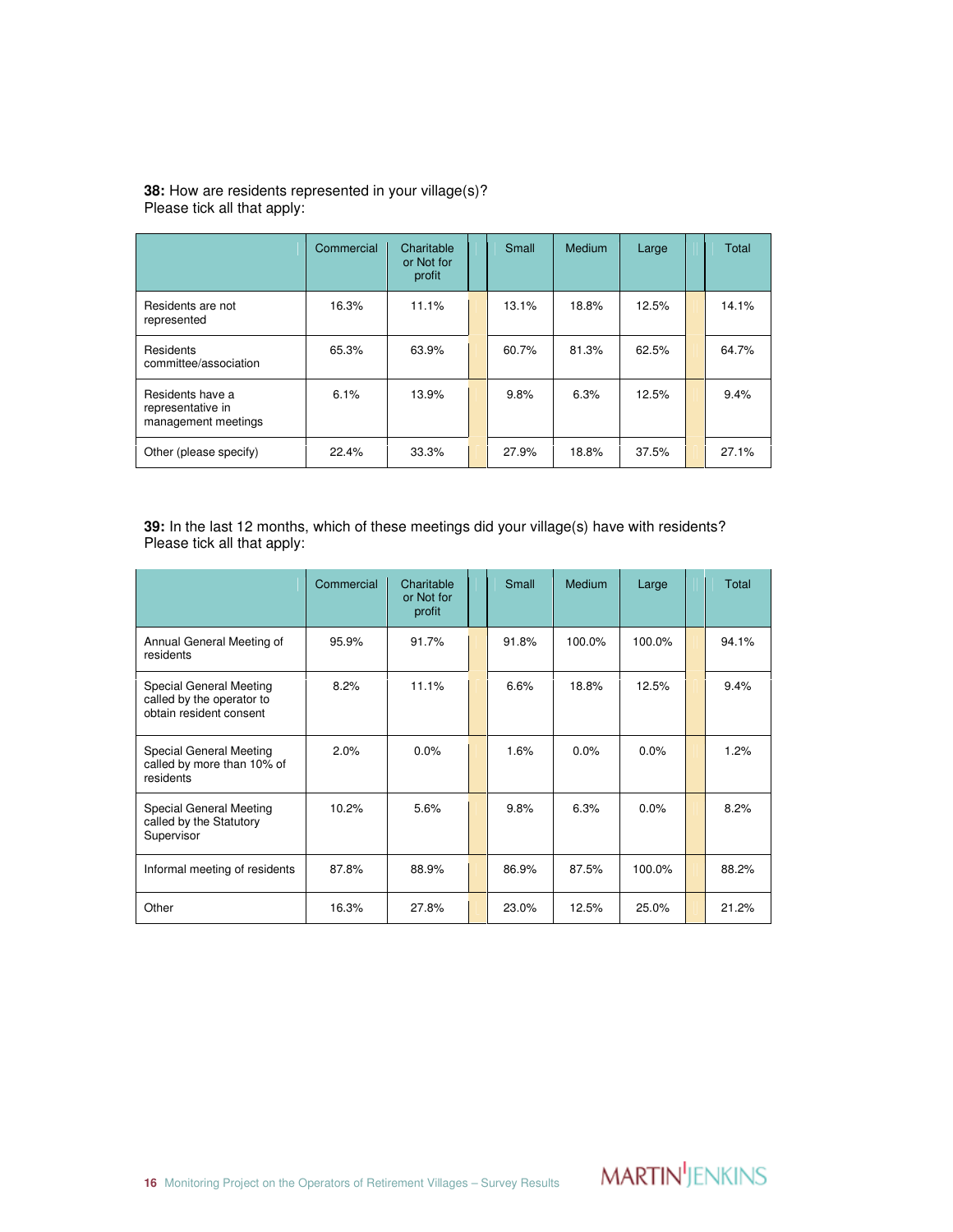#### **40:** Does your village(s) have a written procedure for dealing with complaints?

|     | Commercial | Charitable<br>or Not for<br>profit | Small | Medium  | Large  | <b>Total</b> |
|-----|------------|------------------------------------|-------|---------|--------|--------------|
| Yes | 100.0%     | 94.4%                              | 96.7% | 100.0%  | 100.0% | 97.6%        |
| No  | 0.0%       | 5.6%                               | 3.3%  | $0.0\%$ | 0.0%   | 2.4%         |

#### **41:** In the last 12 months how many complaints did your village(s) receive?

|              | Commercial | Charitable<br>or Not for<br>profit | Small | <b>Medium</b> | Large   | Total |
|--------------|------------|------------------------------------|-------|---------------|---------|-------|
| None         | 61.2%      | 63.9%                              | 70.5% | 50.0%         | 25.0%   | 62.4% |
| $1-5$        | 24.5%      | 30.6%                              | 27.9% | 31.3%         | 12.5%   | 27.1% |
| $6 - 10$     | 4.1%       | 2.8%                               | 1.6%  | 12.5%         | $0.0\%$ | 3.5%  |
| $11 - 20$    | 8.2%       | 2.8%                               | 0.0%  | 6.3%          | 50.0%   | 5.9%  |
| More than 20 | 2.0%       | 0.0%                               | 0.0%  | $0.0\%$       | 12.5%   | 1.2%  |

# **42:** How many of these complaints were resolved within 20 working days?

|                       | Commercial | Charitable<br>or Not for<br>profit | Small | Medium  | Large   | Total   |
|-----------------------|------------|------------------------------------|-------|---------|---------|---------|
| All                   | 71.4%      | 71.4%                              | 85.7% | 75.0%   | 16.7%   | 71.4%   |
| Most                  | 23.8%      | 28.6%                              | 14.3% | 12.5%   | 83.3%   | 25.7%   |
| Some                  | 4.8%       | 0.0%                               | 0.0%  | 12.5%   | $0.0\%$ | 2.9%    |
| None / Still on going | $0.0\%$    | 0.0%                               | 0.0%  | 0.0%    | $0.0\%$ | 0.0%    |
| Don't know            | 0.0%       | 0.0%                               | 0.0%  | $0.0\%$ | $0.0\%$ | $0.0\%$ |

MARTIN<sup>I</sup>JENKINS Monitoring Project on the Operators of Retirement Villages – Survey Results 17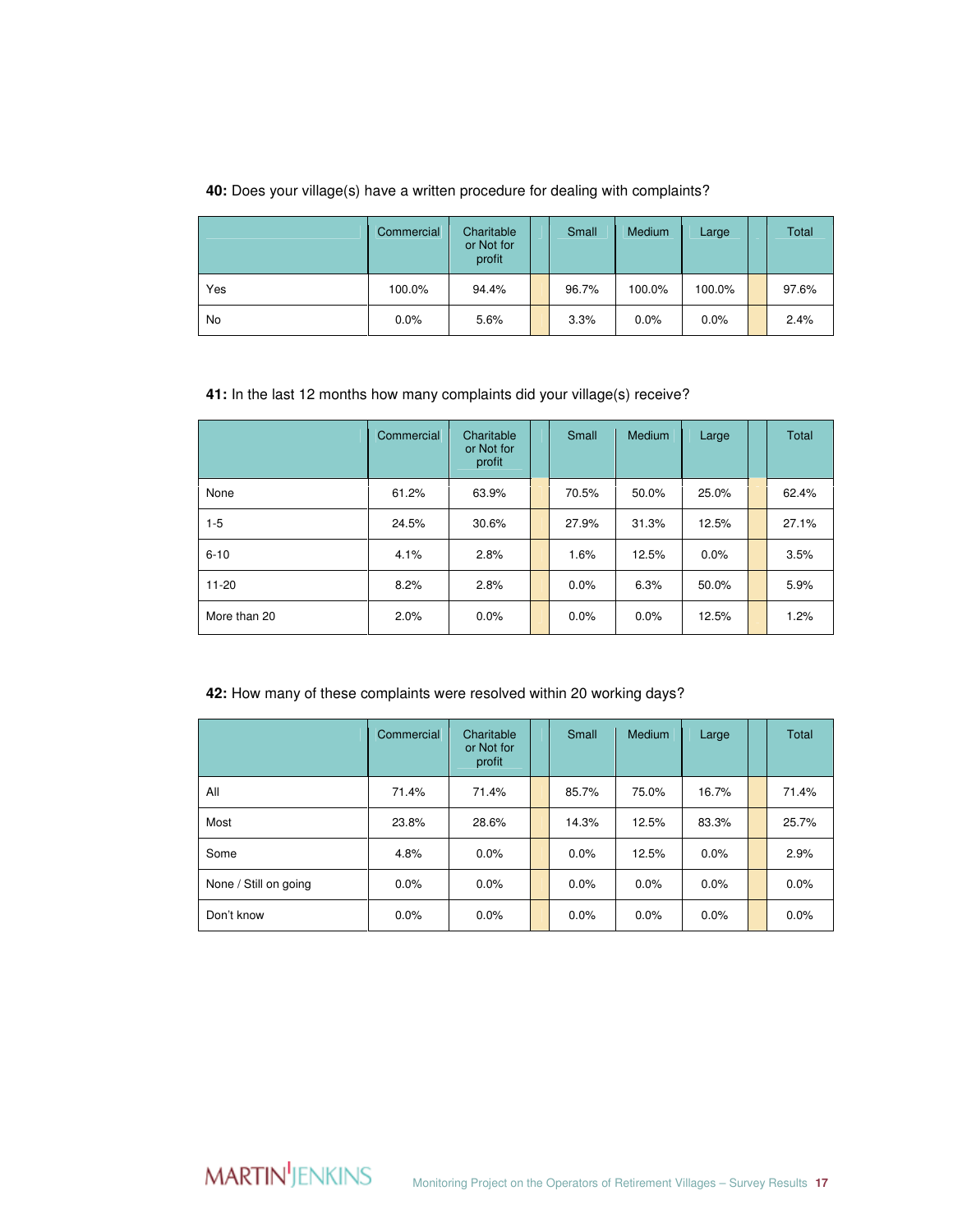| 43: Have you used any of the following to avoid a complaint going to a disputes panel? |  |
|----------------------------------------------------------------------------------------|--|
| Please tick all that apply:                                                            |  |

|                        | Commercial | Charitable<br>or Not for<br>profit | Small | Medium | Large | Total |
|------------------------|------------|------------------------------------|-------|--------|-------|-------|
| Financial settlement   | 20.0%      | 7.7%                               | 10.5% | 12.5%  | 33.3% | 15.2% |
| Mediation              | 20.0%      | 38.5%                              | 21.1% | 37.5%  | 33.3% | 27.3% |
| Other (please specify) | 70.0%      | 61.5%                              | 73.7% | 62.5%  | 50.0% | 66.7% |

## **46:** Does your village(s) have a Statutory Supervisor?

|     | Commercial | Charitable<br>or Not for<br>profit | Small | Medium | Large   | Total |
|-----|------------|------------------------------------|-------|--------|---------|-------|
| Yes | 95.9%      | 77.8%                              | 83.6% | 100.0% | 100.0%  | 88.2% |
| No  | 4.1%       | 22.2%                              | 16.4% | 0.0%   | $0.0\%$ | 11.8% |

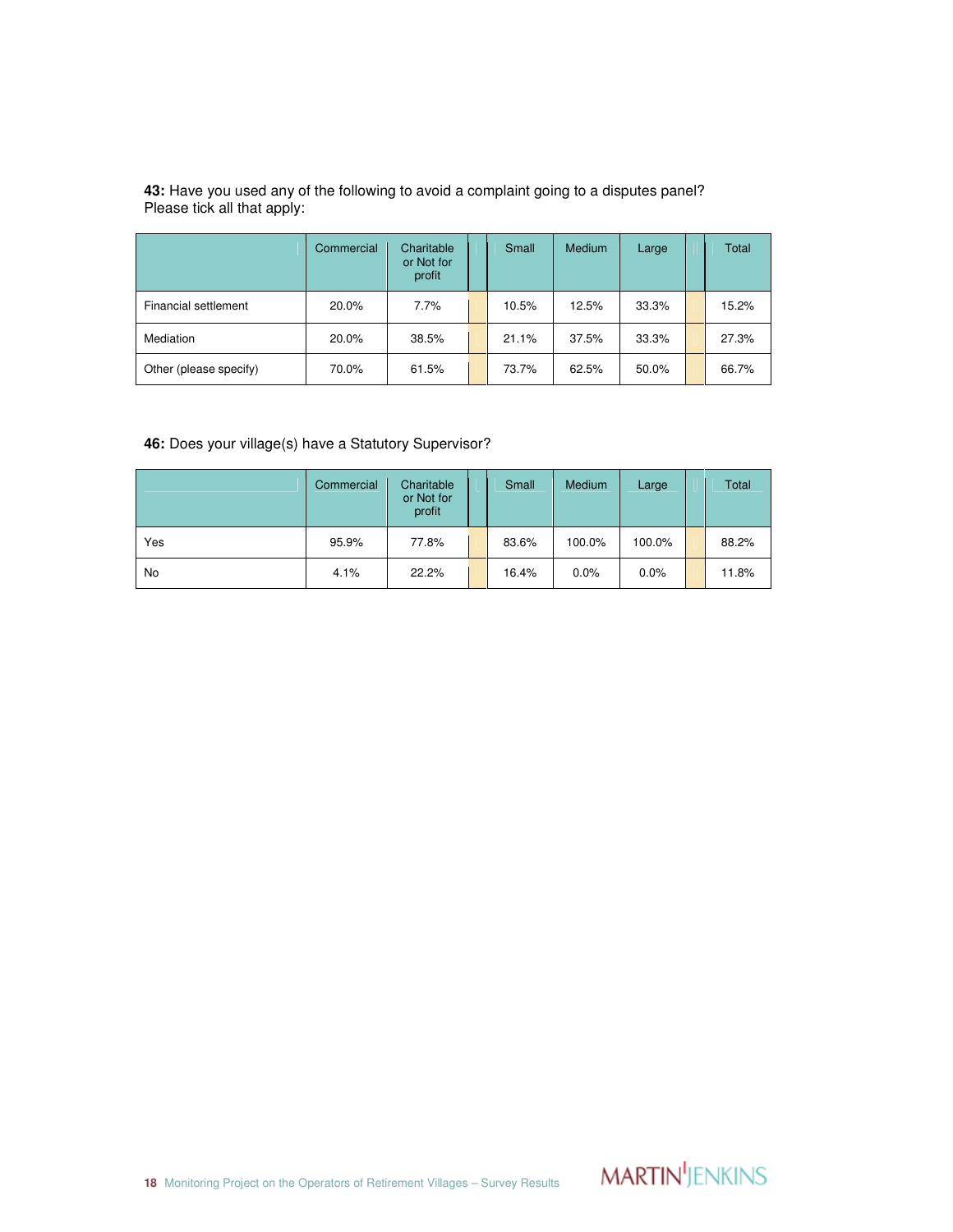#### **47:** Who is/are your village(s) Statutory Supervisors? Please tick all that apply:

|                                                              | Commercial | Charitable<br>or Not for<br>profit | Small | <b>Medium</b> | Large | <b>Total</b> |
|--------------------------------------------------------------|------------|------------------------------------|-------|---------------|-------|--------------|
| Māori Trustee                                                | 0.0%       | 0.0%                               | 0.0%  | 0.0%          | 0.0%  | 0.0%         |
| New Zealand Permanent<br><b>Trustees Limited</b>             | 0.0%       | 0.0%                               | 0.0%  | 0.0%          | 0.0%  | 0.0%         |
| Perpetual Trust Limited                                      | 14.9%      | 3.6%                               | 7.8%  | 18.8%         | 12.5% | 10.7%        |
| Public Trust                                                 | 2.1%       | 3.6%                               | 2.0%  | 0.0%          | 12.5% | 2.7%         |
| New Zealand Guardian Trust<br>Company Limited                | 0.0%       | 0.0%                               | 0.0%  | 0.0%          | 0.0%  | 0.0%         |
| <b>Trustee Executors Limited</b>                             | 2.1%       | 17.9%                              | 5.9%  | 6.3%          | 25.0% | 8.0%         |
| <b>BDO Spicers Auckland</b><br>Trustee Company Limited       | 0.0%       | 7.1%                               | 3.9%  | 0.0%          | 0.0%  | 2.7%         |
| <b>Covenant Trustee Company</b><br>Limited                   | 34.0%      | 21.4%                              | 27.5% | 31.3%         | 37.5% | 29.3%        |
| <b>Midgley Partners</b>                                      | 2.1%       | 3.6%                               | 0.0%  | 12.5%         | 0.0%  | 2.7%         |
| <b>Prince and Partners Trustee</b><br><b>Company Limited</b> | 2.1%       | 3.6%                               | 3.9%  | 0.0%          | 0.0%  | 2.7%         |
| Spicer & Oppenheim Trustee<br>Company Limited                | 2.1%       | 0.0%                               | 2.0%  | 0.0%          | 0.0%  | 1.3%         |
| Anchorage Trustee Services<br>Limited                        | 6.4%       | 3.6%                               | 5.9%  | 0.0%          | 12.5% | 5.3%         |
| <b>Covenant Trustee Services</b><br>Limited                  | 42.6%      | 35.7%                              | 39.2% | 43.8%         | 37.5% | 40.0%        |
| Other                                                        | 0.0%       | 3.6%                               | 2.0%  | 0.0%          | 0.0%  | 1.3%         |

**MARTIN'JENKINS**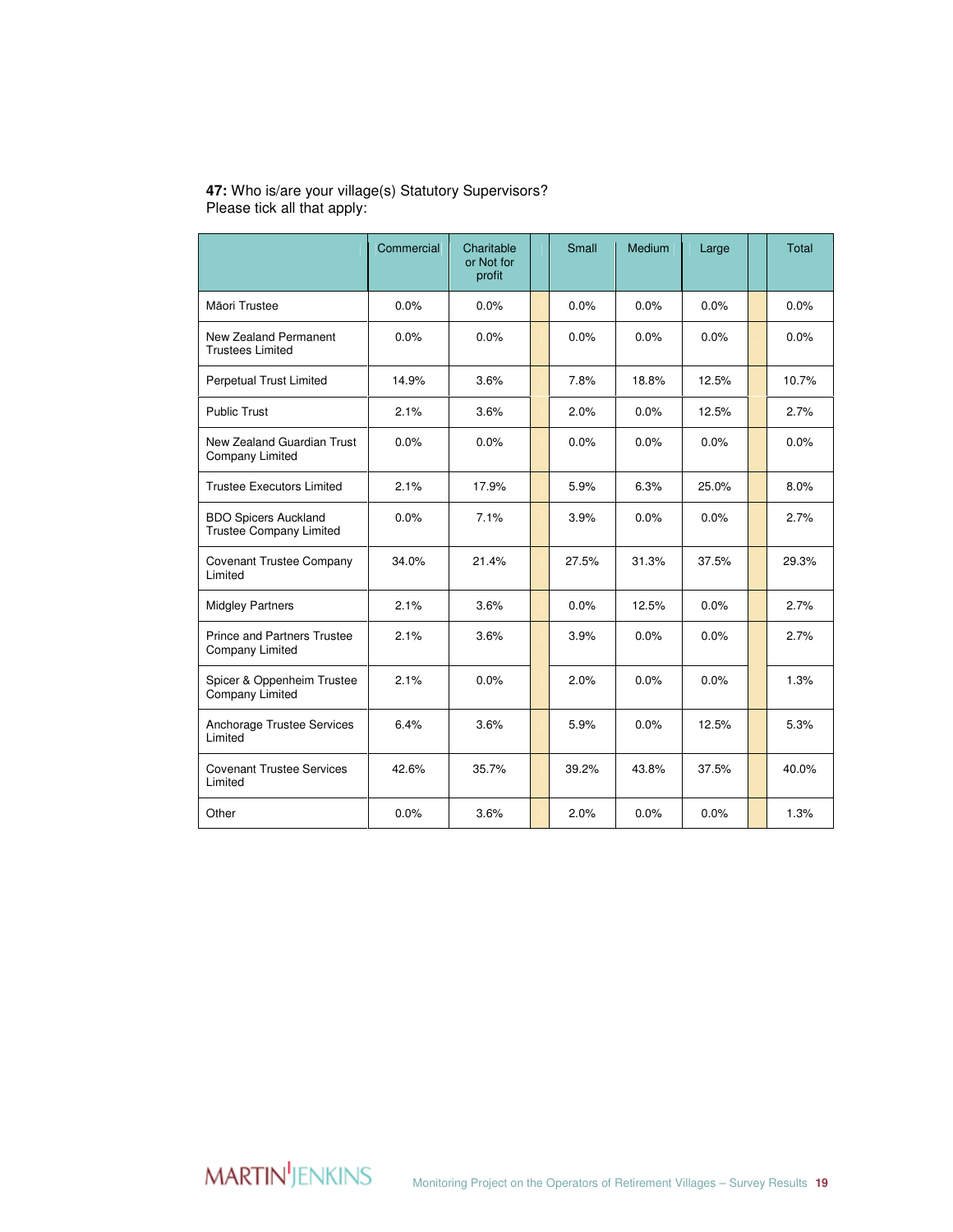**48:** How much did your Statutory Supervisor charge as a one-off 'acceptance fee' at the time the appointment was made?

If more than one village or Statutory Supervisor please provide an average per village.

|                                  | Commercial | Charitable<br>or Not for<br>profit | Small | Medium  | Large   | Total |
|----------------------------------|------------|------------------------------------|-------|---------|---------|-------|
| There was no 'acceptance<br>fee' | 27.7%      | 42.9%                              | 31.4% | 25.0%   | 62.5%   | 33.3% |
| Less than $$1,000$               | 8.5%       | 3.6%                               | 9.8%  | $0.0\%$ | $0.0\%$ | 6.7%  |
| \$1,001-\$3,000                  | 10.6%      | 3.6%                               | 9.8%  | 6.3%    | $0.0\%$ | 8.0%  |
| \$3,001-\$6,000                  | 17.0%      | 21.4%                              | 19.6% | 25.0%   | 0.0%    | 18.7% |
| \$6,001-\$9,000                  | 2.1%       | 3.6%                               | 3.9%  | 0.0%    | $0.0\%$ | 2.7%  |
| More than \$9,000                | 2.1%       | 3.6%                               | 2.0%  | 6.3%    | $0.0\%$ | 2.7%  |
| Don't know                       | 31.9%      | 21.4%                              | 23.5% | 37.5%   | 37.5%   | 28.0% |

#### **49:** What are the **annual** costs of your Statutory Supervisor?

If more than one village or Statutory Supervisor please provide an average per village.

|                    | Commercial | Charitable<br>or Not for<br>profit | Small   | Medium | Large   | Total |
|--------------------|------------|------------------------------------|---------|--------|---------|-------|
| Less than $$1,000$ | $0.0\%$    | $0.0\%$                            | $0.0\%$ | 0.0%   | $0.0\%$ | 0.0%  |
| \$1,001-\$4,000    | 14.9%      | 25.0%                              | 15.7%   | 31.3%  | 12.5%   | 18.7% |
| \$4,001-\$8,000    | 48.9%      | 50.0%                              | 60.8%   | 31.3%  | 12.5%   | 49.3% |
| \$8,001-\$12,000   | 12.8%      | 17.9%                              | 13.7%   | 12.5%  | 25.0%   | 14.7% |
| More than \$12,000 | 19.1%      | $0.0\%$                            | 7.8%    | 12.5%  | 37.5%   | 12.0% |
| Don't know         | 4.3%       | 7.1%                               | 2.0%    | 12.5%  | 12.5%   | 5.3%  |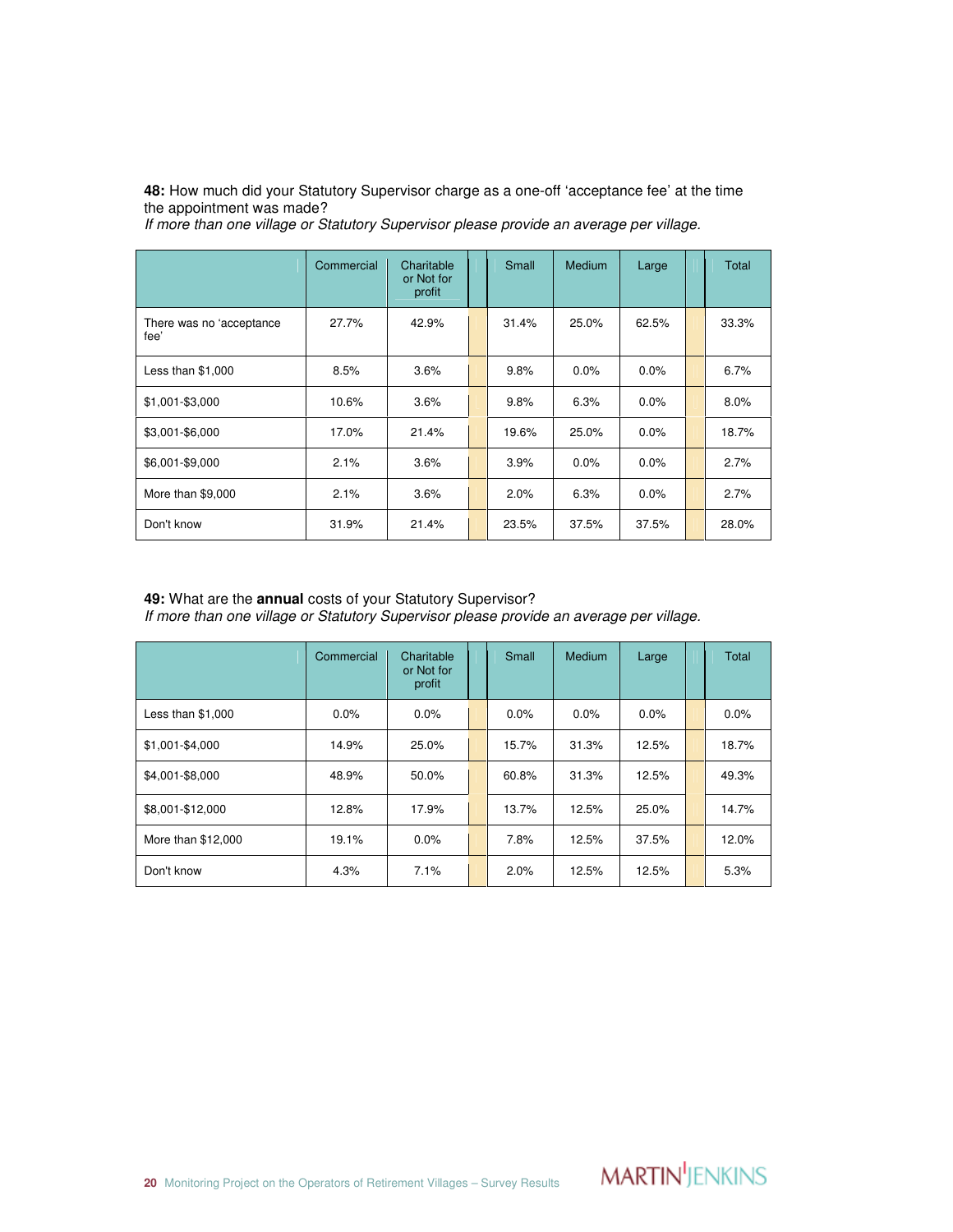|                                                                | Commercial | Charitable<br>or Not for<br>profit | Small | Medium  | Large | Total |
|----------------------------------------------------------------|------------|------------------------------------|-------|---------|-------|-------|
| Yes - assisting with financial<br>advice                       | 10.6%      | 14.3%                              | 15.7% | 6.3%    | 0.0%  | 12.0% |
| Yes - finance applications                                     | 8.5%       | $0.0\%$                            | 5.9%  | $0.0\%$ | 12.5% | 5.3%  |
| Yes - helping establish resident<br>associations               | 12.8%      | 17.9%                              | 13.7% | 12.5%   | 25.0% | 14.7% |
| Yes - advice and guidance on<br>valuators/auditors/accountants | 17.0%      | 17.9%                              | 19.6% | 12.5%   | 12.5% | 17.3% |
| Yes - other                                                    | 25.5%      | 21.4%                              | 17.6% | 31.3%   | 50.0% | 24.0% |
| None of the above / No<br>additional services                  | 48.9%      | 57.1%                              | 54.9% | 50.0%   | 37.5% | 52.0% |

**50:** Does your Statutory Supervisor provide any of the following additional services outside of those mandated under the Act: Please tick all that apply:

#### **51:** How would you describe your organisation's relationship with your Statutory Supervisor?

|                       | Commercial | Charitable<br>or Not for<br>profit | Small | Medium  | Large   | Total |
|-----------------------|------------|------------------------------------|-------|---------|---------|-------|
| Very good             | 63.8%      | 50.0%                              | 58.8% | 56.3%   | 62.5%   | 58.7% |
| Good                  | 25.5%      | 42.9%                              | 27.5% | 43.8%   | 37.5%   | 32.0% |
| Neither good nor poor | 8.5%       | 7.1%                               | 11.8% | 0.0%    | 0.0%    | 8.0%  |
| Poor                  | 2.1%       | 0.0%                               | 2.0%  | $0.0\%$ | $0.0\%$ | 1.3%  |
| Very poor             | 0.0%       | 0.0%                               | 0.0%  | $0.0\%$ | $0.0\%$ | 0.0%  |
| Don't know            | 0.0%       | 0.0%                               | 0.0%  | $0.0\%$ | $0.0\%$ | 0.0%  |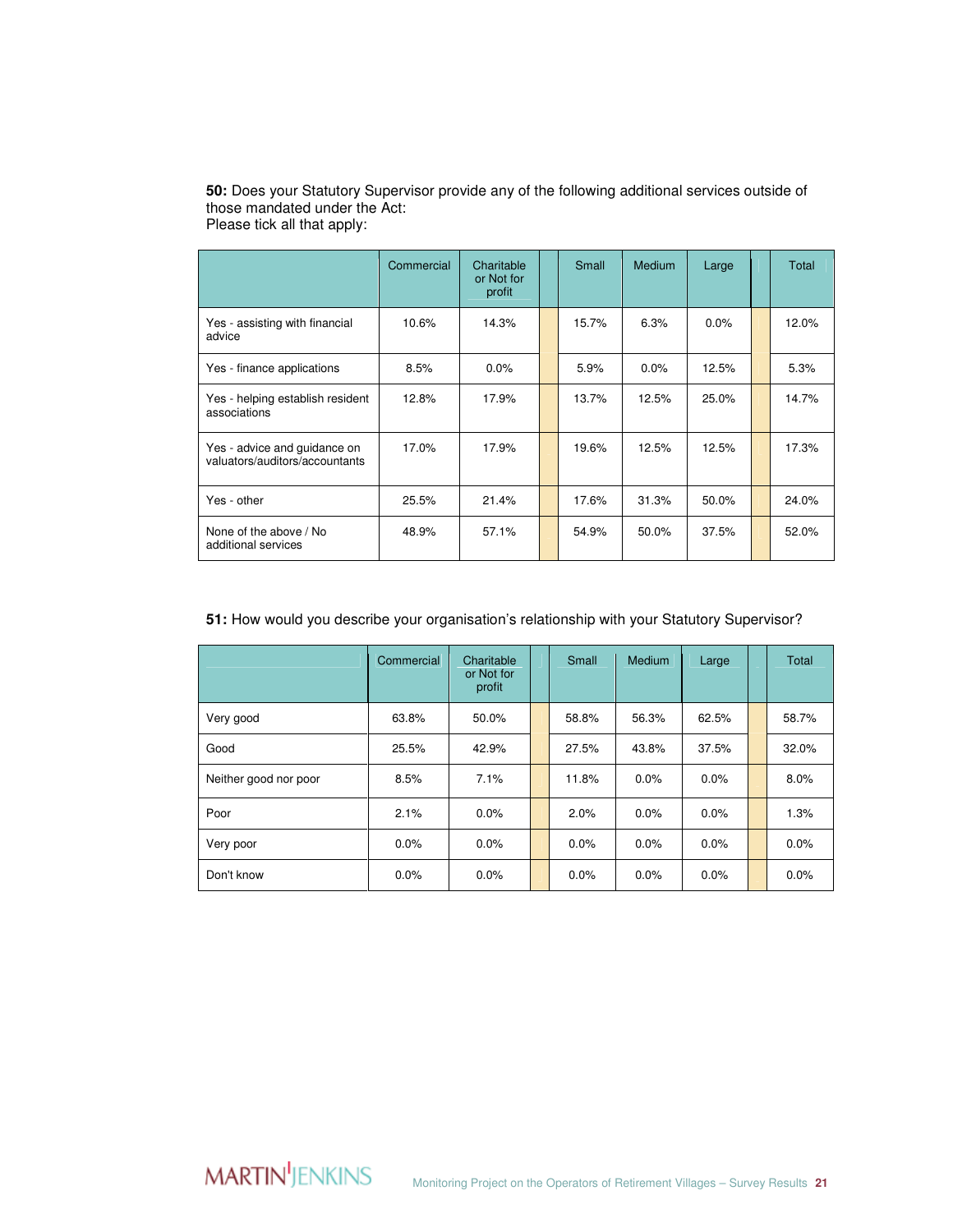|                       | Commercial | Charitable<br>or Not for<br>profit | Small | <b>Medium</b> | Large   | Total |
|-----------------------|------------|------------------------------------|-------|---------------|---------|-------|
| Very good             | 53.2%      | 25.0%                              | 43.1% | 37.5%         | 50.0%   | 42.7% |
| Good                  | 27.7%      | 39.3%                              | 25.5% | 43.8%         | 50.0%   | 32.0% |
| Neither good nor poor | 14.9%      | 28.6%                              | 25.5% | 12.5%         | $0.0\%$ | 20.0% |
| Poor                  | 2.1%       | 0.0%                               | 0.0%  | 6.3%          | 0.0%    | 1.3%  |
| Very poor             | $0.0\%$    | 0.0%                               | 0.0%  | 0.0%          | $0.0\%$ | 0.0%  |
| Don't know            | 2.1%       | 7.1%                               | 5.9%  | 0.0%          | $0.0\%$ | 4.0%  |

**52:** How would you describe the relationship between your Statutory Supervisor and residents?

**54a:** And can I check, do you feel the services you receive from your Statutory Supervisor represent value for money?

|     | Commercial | Charitable<br>or Not for<br>profit | Small | Medium | Large | Total |
|-----|------------|------------------------------------|-------|--------|-------|-------|
| Yes | 61.7%      | 46.4%                              | 54.9% | 50.0%  | 75.0% | 56.0% |
| No  | 38.3%      | 53.6%                              | 45.1% | 50.0%  | 25.0% | 44.0% |

#### **56a:** In the last 12 months has your village(s) had to find any new residents for vacant units?

|     | Commercial | Charitable<br>or Not for<br>profit | Small | Medium | Large  | Total |
|-----|------------|------------------------------------|-------|--------|--------|-------|
| Yes | 87.8%      | 88.9%                              | 88.5% | 81.3%  | 100.0% | 88.2% |
| No  | 12.2%      | 11.1%                              | 11.5% | 18.8%  | 0.0%   | 11.8% |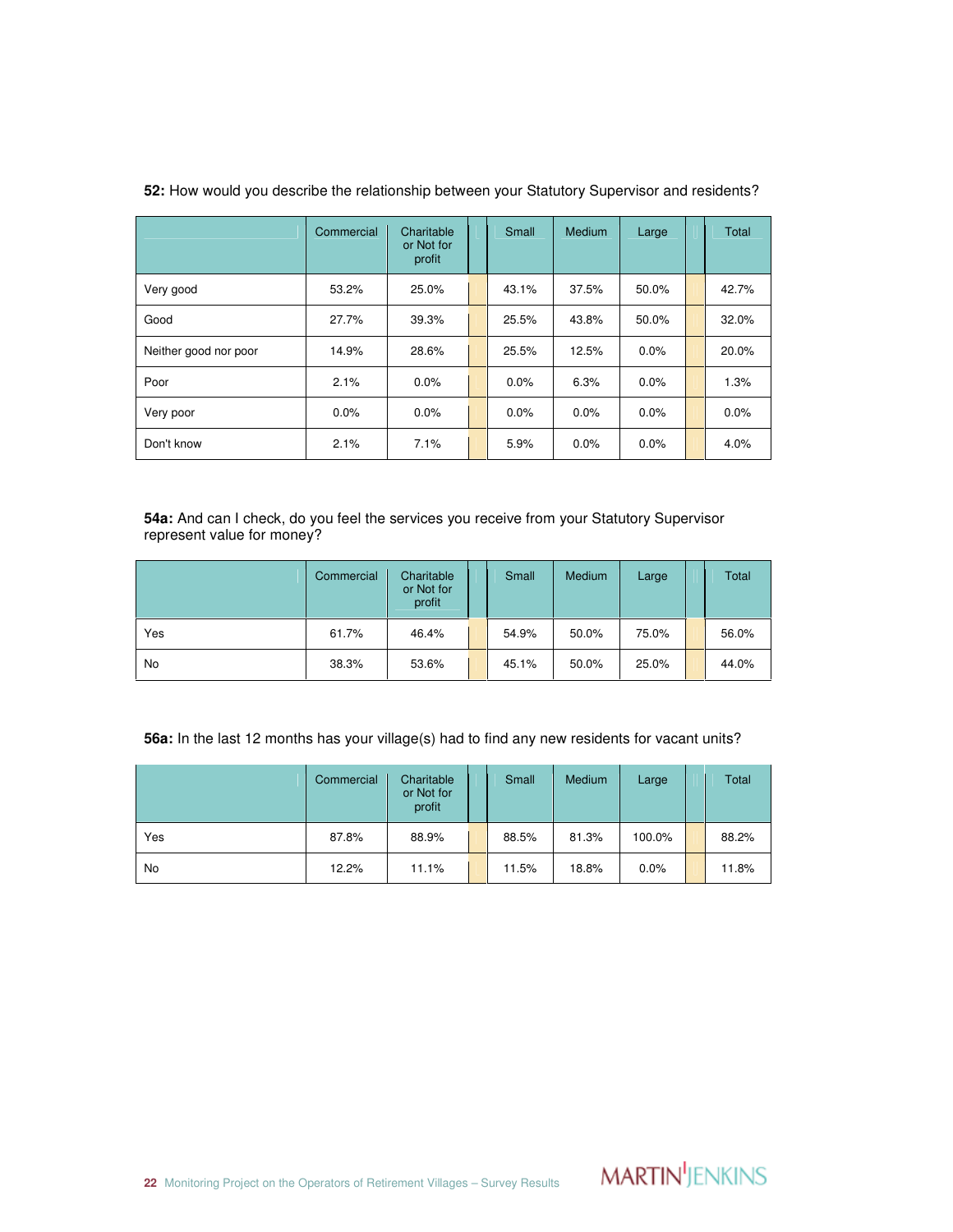|                    | Commercial | Charitable<br>or Not for<br>profit | Small | Medium | Large   | Total |
|--------------------|------------|------------------------------------|-------|--------|---------|-------|
| 1-3 months         | 23.3%      | 45.2%                              | 37.0% | 16.7%  | 25.0%   | 32.4% |
| 3-6 months         | 23.3%      | 25.8%                              | 24.1% | 8.3%   | 50.0%   | 24.3% |
| 6-9 months         | 32.6%      | 16.1%                              | 22.2% | 41.7%  | 25.0%   | 25.7% |
| More than 9 months | 20.9%      | 12.9%                              | 16.7% | 33.3%  | $0.0\%$ | 17.6% |

**57:** Over the last 12 months approximately what has been the average time taken to find a new resident for a vacant unit?

**59:** Will your village(s) allow a unit to be marketed prior to it being vacant?

|     | Commercial | Charitable<br>or Not for<br>profit | Small | Medium | Large | Total |
|-----|------------|------------------------------------|-------|--------|-------|-------|
| Yes | 65.3%      | 40.0%                              | 52.5% | 53.3%  | 75.0% | 54.8% |
| No  | 34.7%      | 60.0%                              | 47.5% | 46.7%  | 25.0% | 45.2% |

#### **60:** Can residents market their units themselves?

|     | Commercial | Charitable<br>or Not for<br>profit | Small | Medium | Large | Total |
|-----|------------|------------------------------------|-------|--------|-------|-------|
| Yes | 34.7%      | 34.3%                              | 34.4% | 20.0%  | 62.5% | 34.5% |
| No  | 65.3%      | 65.7%                              | 65.6% | 80.0%  | 37.5% | 65.5% |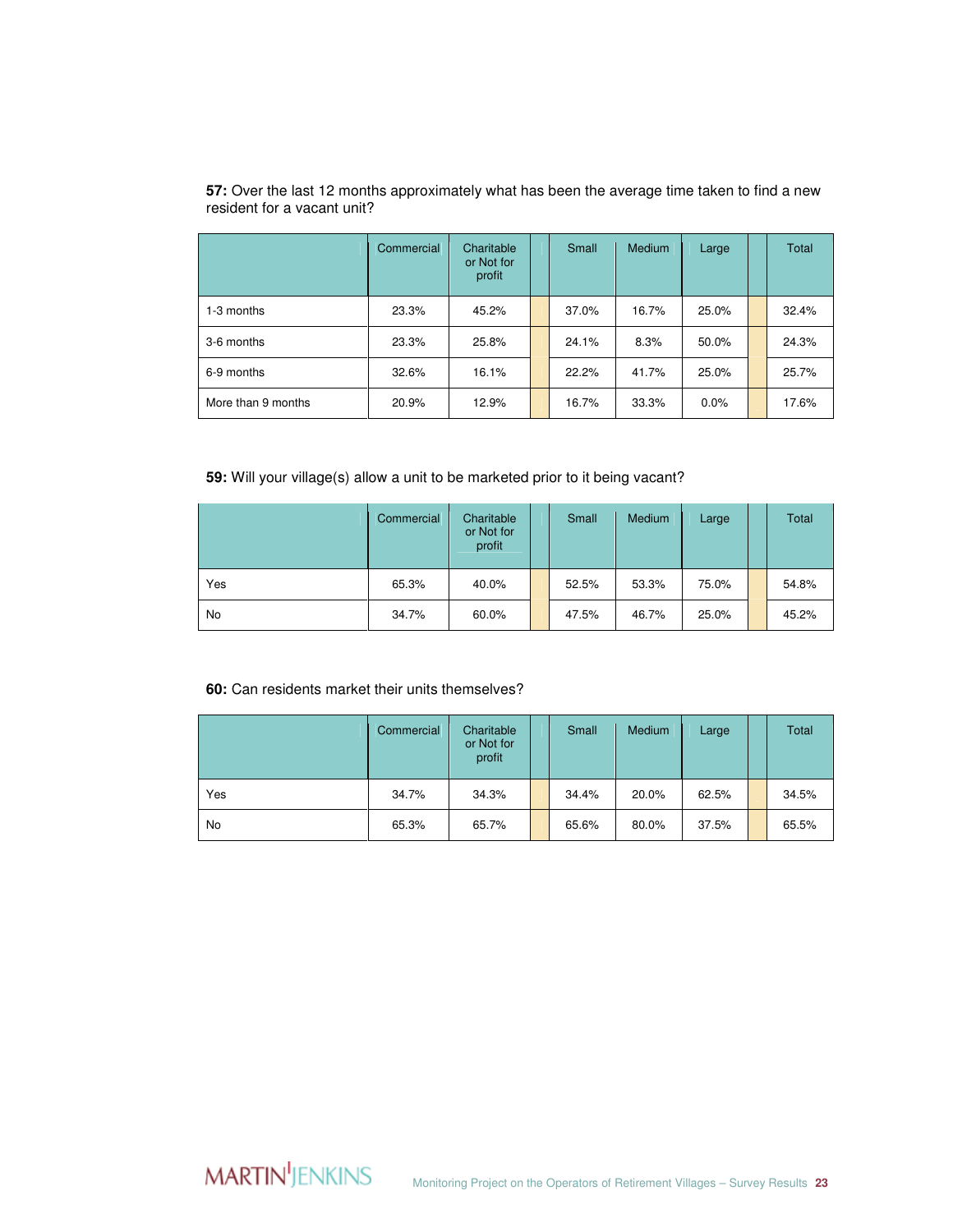**61:** In the last 12 months, has your village(s) had any issues with a former resident (including their estate or holder of an appropriate Enduring Power of Attorney) regarding refurbishment costs and processes, such as… Please tick all that apply:

|                                                                                  | Commercial | Charitable<br>or Not for<br>profit | Small | Medium  | Large | Total |
|----------------------------------------------------------------------------------|------------|------------------------------------|-------|---------|-------|-------|
| Gaining access to enter the<br>unit to do the work                               | 9.1%       | 50.0%                              | 14.3% | $0.0\%$ | 50.0% | 23.5% |
| Identifying how costs will be<br>divided with the former<br>resident             | 90.9%      | 50.0%                              | 57.1% | 100.0%  | 83.3% | 76.5% |
| Rights and obligations of the<br>former resident in the<br>refurbishment process | 54.5%      | 66.7%                              | 57.1% | 50.0%   | 66.7% | 58.8% |
| Other (please specify)                                                           | 9.1%       | 16.7%                              | 28.6% | 0.0%    | 0.0%  | 11.8% |

**62:** In the last 12 months, has your village(s) had any issues with a former resident regarding finding a new resident for a vacant unit, such as… Please tick all that apply:

|                                                                                                                  | Commercial | Charitable<br>or Not for<br>profit | Small | <b>Medium</b> | Large   | Total |
|------------------------------------------------------------------------------------------------------------------|------------|------------------------------------|-------|---------------|---------|-------|
| Agreeing the date the unit<br>goes on the market                                                                 | 6.3%       | 11.1%                              | 7.7%  | 14.3%         | $0.0\%$ | 8.0%  |
| The nature of the marketing<br>plan                                                                              | 56.3%      | 33.3%                              | 53.8% | 42.9%         | 40.0%   | 48.0% |
| The charges relating to<br>marketing and sale of the unit<br>that the resident (or executor)<br>is liable to pay | 25.0%      | 22.2%                              | 15.4% | 14.3%         | 60.0%   | 24.0% |
| Communication regarding the<br>marketing progress                                                                | 37.5%      | 22.2%                              | 38.5% | 28.6%         | 20.0%   | 32.0% |
| Formal monthly reporting                                                                                         | 12.5%      | 11.1%                              | 15.4% | 0.0%          | 20.0%   | 12.0% |
| Valuation                                                                                                        | 25.0%      | 33.3%                              | 15.4% | 28.6%         | 60.0%   | 28.0% |
| Other (please specify)                                                                                           | 25.0%      | 33.3%                              | 46.2% | 14.3%         | $0.0\%$ | 28.0% |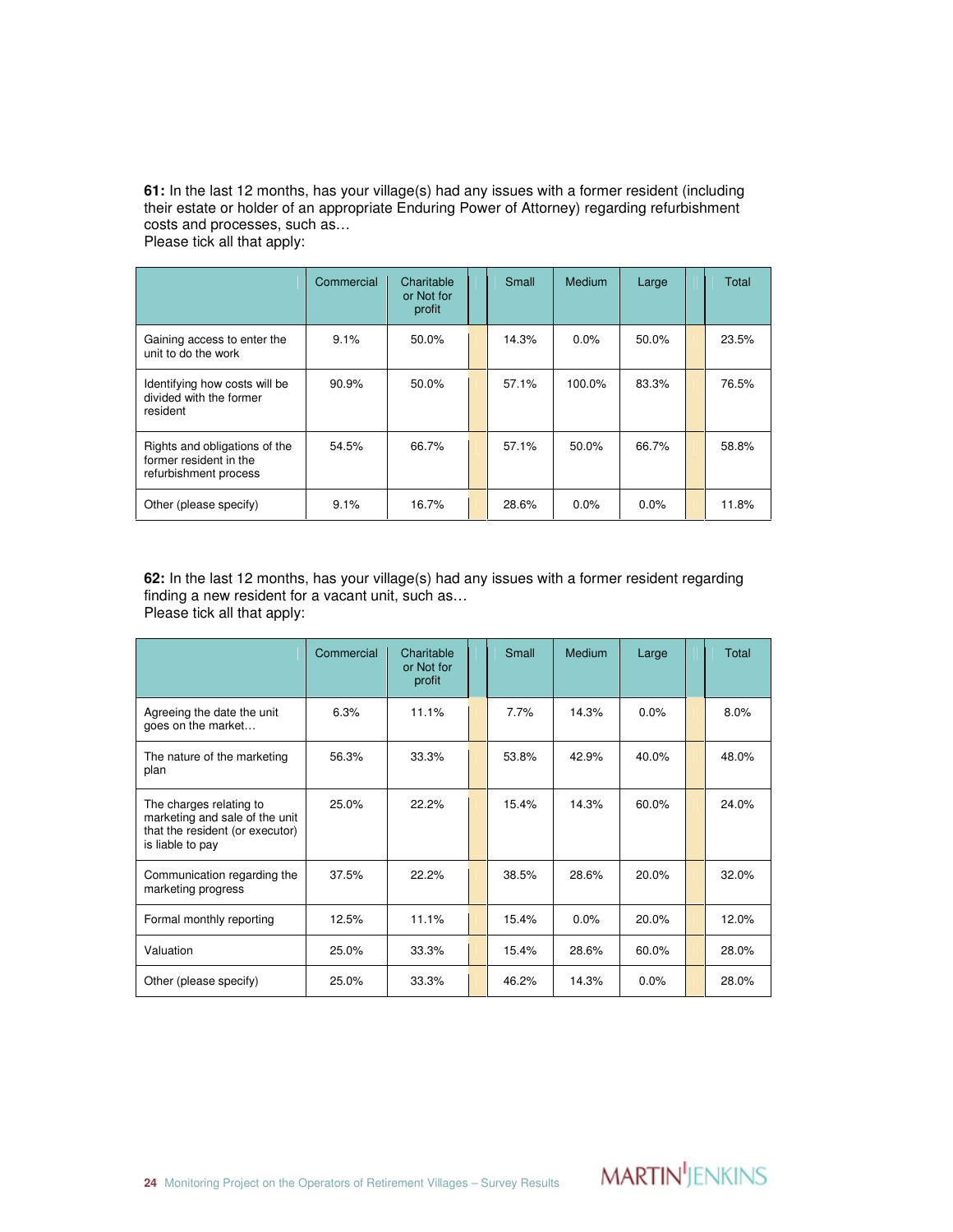**63a:** In the last 12 months, has your village(s) received any complaints from a former resident concerning the disposal of a residential unit?

|     | Commercial | Charitable<br>or Not for<br>profit | Small | Medium | Large | Total |
|-----|------------|------------------------------------|-------|--------|-------|-------|
| Yes | 14.3%      | 8.6%                               | 6.6%  | 20.0%  | 37.5% | 11.9% |
| No  | 85.7%      | 91.4%                              | 93.4% | 80.0%  | 62.5% | 88.1% |

#### **64a:** Does your village(s) have a long-term maintenance plan?

|     | Commercial | Charitable<br>or Not for<br>profit | Small | Medium | Large  | Total |
|-----|------------|------------------------------------|-------|--------|--------|-------|
| Yes | 91.8%      | 82.9%                              | 83.6% | 100.0% | 100.0% | 88.1% |
| No  | 8.2%       | 17.1%                              | 16.4% | 0.0%   | 0.0%   | 11.9% |

#### **65:** How long has it been in place?

|                   | Commercial | Charitable<br>or Not for<br>profit | Small | Medium  | Large | Total |
|-------------------|------------|------------------------------------|-------|---------|-------|-------|
| Less than a year  | 30.4%      | 3.3%                               | 11.3% | 46.7%   | 25.0% | 19.7% |
| 1-2 years         | 28.3%      | 20.0%                              | 28.3% | 20.0%   | 12.5% | 25.0% |
| 3-5 years         | 10.9%      | 30.0%                              | 22.6% | $0.0\%$ | 25.0% | 18.4% |
| More than 5 years | 26.1%      | 43.3%                              | 32.1% | 33.3%   | 37.5% | 32.9% |

**MARTIN'**JENKINS